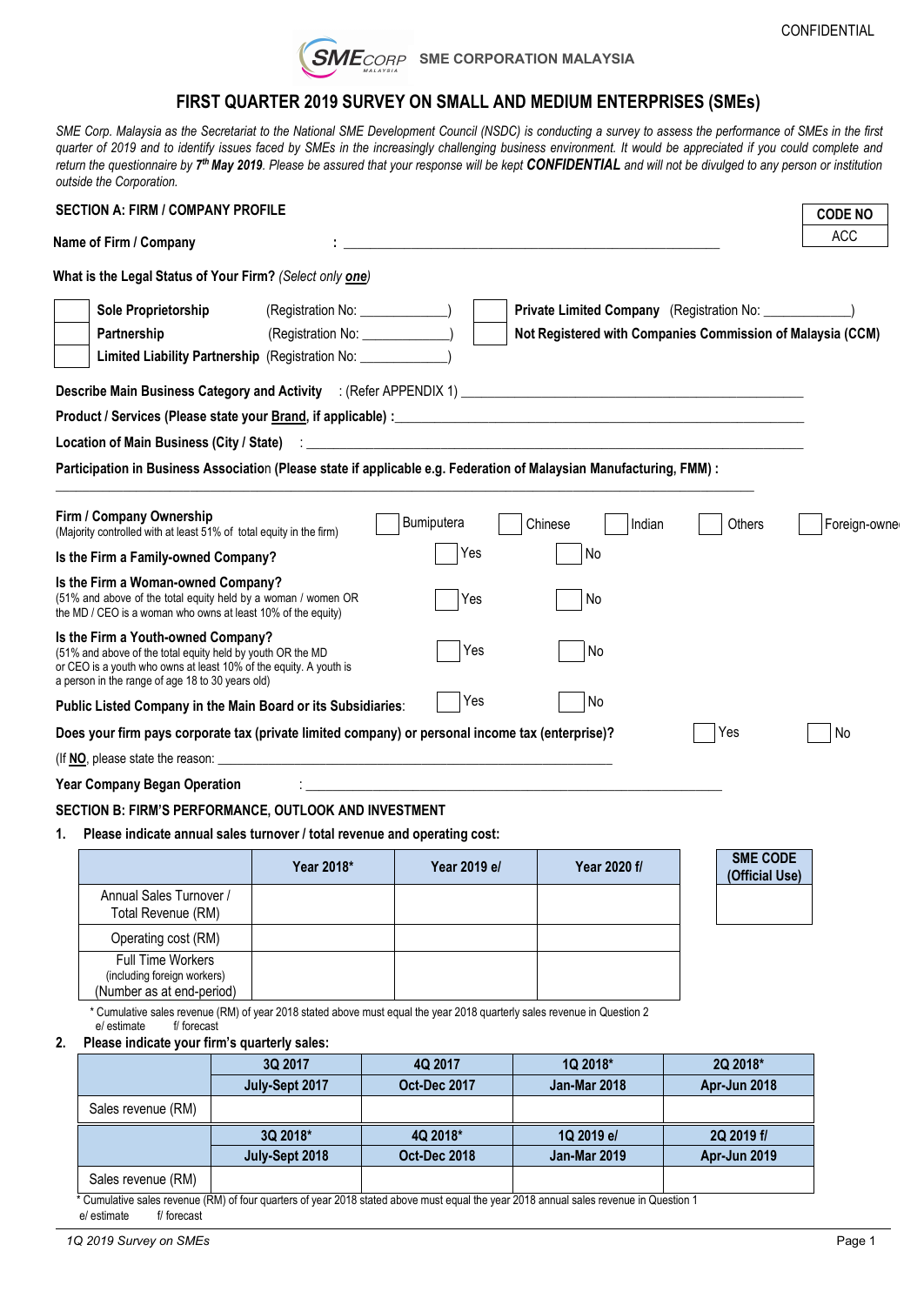3. Please indicate your firm's performance from January - March 2019 (1Q 2019) versus October - December 2018 (4Q 2018) based on the

| following areas: (Tick only <b>one</b> for each area)                                                                                                                    |                                        |                                            |                                                         |                                                                                                   |                                                                  |                                     |
|--------------------------------------------------------------------------------------------------------------------------------------------------------------------------|----------------------------------------|--------------------------------------------|---------------------------------------------------------|---------------------------------------------------------------------------------------------------|------------------------------------------------------------------|-------------------------------------|
| <b>Area of Business</b>                                                                                                                                                  | <b>Decreased</b><br>by -5% and<br>more | <b>Decreased</b><br>slightly<br>$(< -5\%)$ | <b>Same</b><br><b>Performance</b><br>$(0\%)$            | Increased<br>slightly<br>(up to $+5\%$ )                                                          | Increased by<br>$5\% - 20\%$                                     | Increased by<br>more than<br>$+20%$ |
| a. Total sales                                                                                                                                                           |                                        |                                            |                                                         |                                                                                                   |                                                                  |                                     |
|                                                                                                                                                                          |                                        |                                            |                                                         |                                                                                                   |                                                                  |                                     |
| b. Domestic sales                                                                                                                                                        |                                        |                                            |                                                         |                                                                                                   |                                                                  |                                     |
| c. Export sales (if applicable)                                                                                                                                          |                                        |                                            |                                                         |                                                                                                   |                                                                  |                                     |
| d. Pre-tax profit                                                                                                                                                        |                                        |                                            |                                                         |                                                                                                   |                                                                  |                                     |
| e. Average selling price                                                                                                                                                 |                                        |                                            |                                                         |                                                                                                   |                                                                  |                                     |
| f. Production (if applicable)                                                                                                                                            |                                        |                                            |                                                         |                                                                                                   |                                                                  |                                     |
|                                                                                                                                                                          |                                        | Lower orders /<br>bookings                 | <b>Same</b>                                             |                                                                                                   | Higher orders /<br>bookings                                      |                                     |
| g. New orders / bookings of products or services<br>from customers (if applicable)                                                                                       |                                        |                                            |                                                         |                                                                                                   |                                                                  |                                     |
| What are your concerns on the current economic conditions that are affecting your firm? (May choose more than one)                                                       |                                        |                                            |                                                         |                                                                                                   |                                                                  |                                     |
| Reduced domestic demand for goods and services                                                                                                                           |                                        |                                            | Low sales volume                                        |                                                                                                   |                                                                  |                                     |
| Weak business sentiment                                                                                                                                                  |                                        |                                            |                                                         | Reintroduction of Sales & Services Tax (SST)                                                      |                                                                  |                                     |
| Weak consumer confidence                                                                                                                                                 |                                        |                                            |                                                         | High cost of doing business                                                                       |                                                                  |                                     |
| Weak demand from overseas market                                                                                                                                         |                                        |                                            |                                                         | Ringgit Malaysia depreciation                                                                     |                                                                  |                                     |
| Difficulty to obtain financing from financial institutions                                                                                                               |                                        |                                            |                                                         | Subdued external environment (global and regional)                                                |                                                                  |                                     |
| High labour cost                                                                                                                                                         |                                        |                                            | Government regulations                                  |                                                                                                   |                                                                  |                                     |
| Insufficient cash flow                                                                                                                                                   |                                        |                                            | Others (Please specify: _                               |                                                                                                   |                                                                  |                                     |
| Increasing competition                                                                                                                                                   |                                        |                                            |                                                         |                                                                                                   |                                                                  |                                     |
| (Select only <b>one</b> and you may choose <b>more than one</b> on the factors affecting the outlook)<br>Improve<br><b>Factors affecting the firm's IMPROVED outlook</b> |                                        |                                            | Worsen                                                  | <b>Factors affecting the firm's WORSENED outlook</b>                                              |                                                                  | Remain the same                     |
|                                                                                                                                                                          |                                        |                                            |                                                         |                                                                                                   |                                                                  |                                     |
| Higher consumer spending                                                                                                                                                 |                                        |                                            |                                                         | Reduced domestic demand for goods and services                                                    |                                                                  |                                     |
| Positive business sentiment<br>Positive consumer confidence                                                                                                              |                                        |                                            | Weaker business sentiment<br>Weaker consumer confidence |                                                                                                   |                                                                  |                                     |
| Higher domestic demand                                                                                                                                                   |                                        |                                            |                                                         | Weaker demand from overseas market                                                                |                                                                  |                                     |
| Higher demand from overseas market                                                                                                                                       |                                        |                                            | Reintroduction of SST                                   |                                                                                                   |                                                                  |                                     |
| Abolishment of Goods & Services Tax (GST) and<br>reintroduction of SST                                                                                                   |                                        |                                            | High cost of doing business                             |                                                                                                   |                                                                  |                                     |
| Support from Government projects                                                                                                                                         |                                        |                                            | Ringgit Malaysia depreciation                           |                                                                                                   |                                                                  |                                     |
| Benefited from Ringgit Malaysia depreciation                                                                                                                             |                                        |                                            |                                                         | Subdued external environment (global and regional)                                                |                                                                  |                                     |
|                                                                                                                                                                          |                                        |                                            |                                                         |                                                                                                   | Implementation of the new Minimum Wages (effective January 2019) |                                     |
|                                                                                                                                                                          |                                        |                                            | Low sales volume                                        |                                                                                                   |                                                                  |                                     |
|                                                                                                                                                                          |                                        |                                            |                                                         |                                                                                                   |                                                                  |                                     |
| What are the business strategies and measures that your firm will undertake in the next six months? (May choose more than one)                                           |                                        |                                            |                                                         |                                                                                                   |                                                                  |                                     |
| Reduce operating costs                                                                                                                                                   |                                        |                                            |                                                         | Reduce selling price of goods and services                                                        |                                                                  |                                     |
| Reduce / postpone investment                                                                                                                                             |                                        |                                            |                                                         | Enter new markets in Malaysia                                                                     |                                                                  |                                     |
| Increase investment and expansion                                                                                                                                        |                                        |                                            |                                                         | Enter new markets abroad                                                                          |                                                                  |                                     |
| Retrench staff                                                                                                                                                           |                                        |                                            |                                                         | Increase sales through online business                                                            |                                                                  |                                     |
|                                                                                                                                                                          |                                        |                                            |                                                         | Increase promotion through non-social media                                                       |                                                                  |                                     |
| Hire more staff / workers                                                                                                                                                |                                        |                                            |                                                         | (e.g. brochure, billboard, TV, radio, broadcast)                                                  |                                                                  |                                     |
| Develop employee skill set                                                                                                                                               |                                        |                                            |                                                         | Increase promotion through social media<br>(e.g. Facebook, Instagram, YouTube)                    |                                                                  |                                     |
| Automate business operations to increase productivity                                                                                                                    |                                        |                                            |                                                         | Increase sales through e-commerce marketplace<br>(e.g. LAZADA, Alibaba, Shopee, Zalora, 11street) |                                                                  |                                     |
| Develop new products / services                                                                                                                                          |                                        |                                            |                                                         | Obtain certification for products / services                                                      |                                                                  |                                     |
| Increase selling price of goods and services                                                                                                                             |                                        |                                            |                                                         |                                                                                                   |                                                                  |                                     |
| Maintain selling price of goods and services                                                                                                                             |                                        |                                            |                                                         |                                                                                                   |                                                                  |                                     |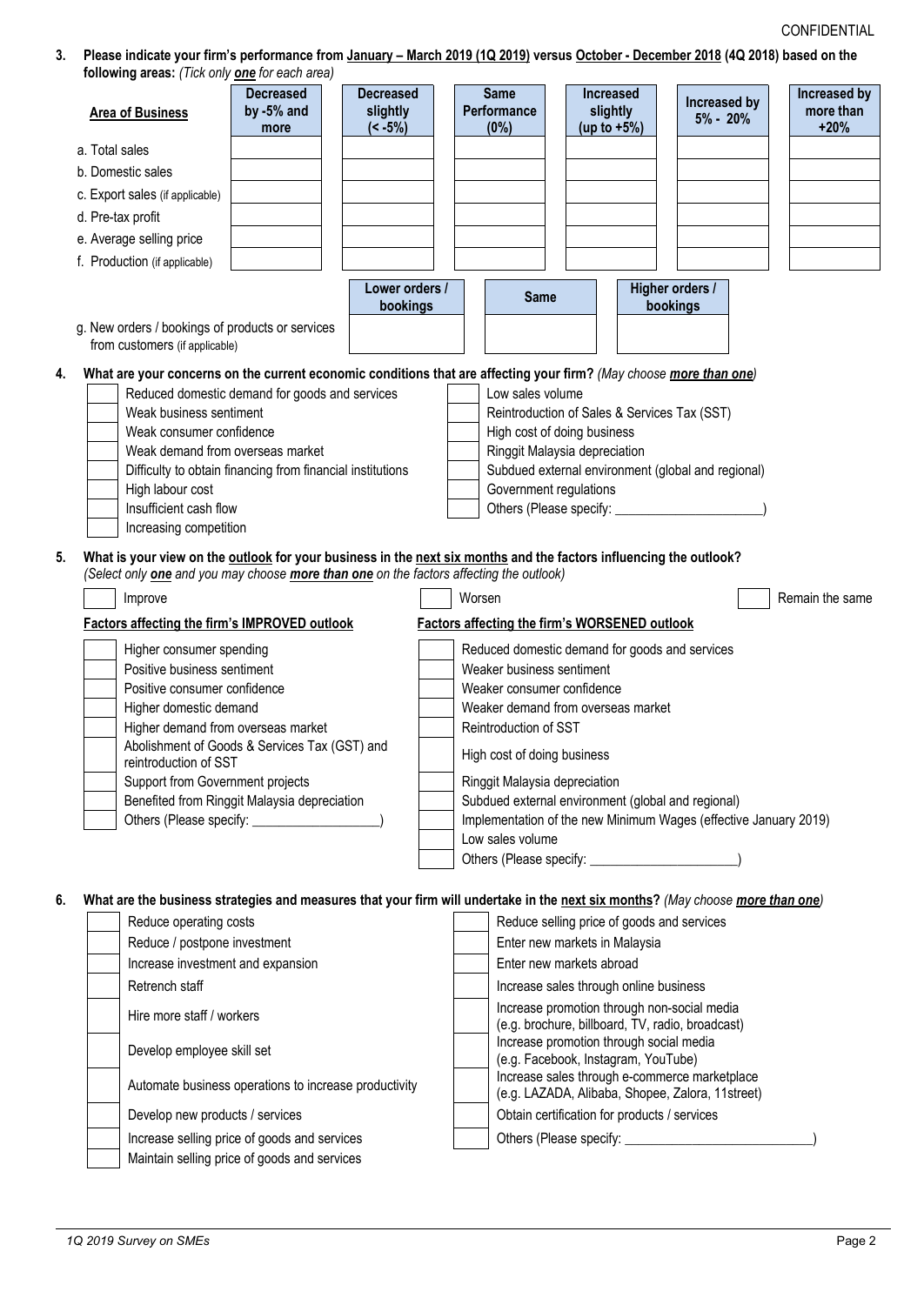# 7 Please indicate (or estimate) your firm's half-yearly canital expenditure (investment) in RM ((eave blank if not applicable)

| Year               | <b>New Office</b><br><b>Buildings</b>                                     | <b>New Plants</b><br>(Factories) <sup>1/</sup>                                                                    | <b>Machinery</b><br>and<br><b>Equipment</b>        | <b>New Furniture</b><br>and Office<br>Equipment <sup>2/</sup>                                          | <b>New</b><br><b>Commercial</b><br>Vehicles <sup>3/</sup> | Intellectual<br><b>Property and</b><br>R&D Expenditure <sup>4/</sup>                                               | Total (RM) |
|--------------------|---------------------------------------------------------------------------|-------------------------------------------------------------------------------------------------------------------|----------------------------------------------------|--------------------------------------------------------------------------------------------------------|-----------------------------------------------------------|--------------------------------------------------------------------------------------------------------------------|------------|
| July - Dec 2017    |                                                                           |                                                                                                                   |                                                    |                                                                                                        |                                                           |                                                                                                                    |            |
| Jan - June 2018    |                                                                           |                                                                                                                   |                                                    |                                                                                                        |                                                           |                                                                                                                    |            |
| July - Dec 2018    |                                                                           |                                                                                                                   |                                                    |                                                                                                        |                                                           |                                                                                                                    |            |
| Jan - June 2019 e/ |                                                                           |                                                                                                                   |                                                    |                                                                                                        |                                                           |                                                                                                                    |            |
| July - Dec 2019 f/ |                                                                           |                                                                                                                   |                                                    |                                                                                                        |                                                           |                                                                                                                    |            |
| e/ estimate        | f/ forecast 1/ non-office equipment                                       |                                                                                                                   | 2/ furniture and fittings, ICT hardware & software |                                                                                                        |                                                           | 3/ lorries, vans, pick-ups, etc. 4/ patent, goodwill, trademark, etc.                                              |            |
| 8.                 |                                                                           | Does your firm plan to expand or invest in your business in year 2019?                                            |                                                    |                                                                                                        |                                                           |                                                                                                                    |            |
| Yes                |                                                                           |                                                                                                                   | No (Proceed to Q9)                                 |                                                                                                        |                                                           |                                                                                                                    |            |
|                    |                                                                           |                                                                                                                   |                                                    |                                                                                                        |                                                           |                                                                                                                    |            |
|                    |                                                                           |                                                                                                                   |                                                    | If YES, in which of the following does your firm plan to invest? (May choose more than one)            |                                                           |                                                                                                                    |            |
|                    | Investment / expansion of fixed assets                                    |                                                                                                                   |                                                    |                                                                                                        |                                                           |                                                                                                                    |            |
|                    | Purchase land                                                             |                                                                                                                   |                                                    |                                                                                                        |                                                           |                                                                                                                    |            |
|                    | Undertake land improvement                                                |                                                                                                                   |                                                    |                                                                                                        |                                                           |                                                                                                                    |            |
|                    |                                                                           | Purchase new office / business premise<br>Furniture, renovation and fittings (e.g. electrical fittings, plumbing) |                                                    |                                                                                                        |                                                           |                                                                                                                    |            |
|                    | Machinery and equipment                                                   |                                                                                                                   |                                                    |                                                                                                        |                                                           |                                                                                                                    |            |
|                    |                                                                           | New commercial vehicles (e.g. cars, lorries, vans, etc.)                                                          |                                                    |                                                                                                        |                                                           |                                                                                                                    |            |
|                    |                                                                           |                                                                                                                   |                                                    |                                                                                                        |                                                           | Information and communication technology (e.g. computer hardware, computer software, telecommunications equipment) |            |
|                    |                                                                           |                                                                                                                   |                                                    |                                                                                                        |                                                           |                                                                                                                    |            |
|                    | Other assets                                                              |                                                                                                                   |                                                    |                                                                                                        |                                                           |                                                                                                                    |            |
|                    |                                                                           |                                                                                                                   |                                                    | Acquire / purchase intellectual property (e.g. patent, trademark, copyright)                           |                                                           |                                                                                                                    |            |
|                    |                                                                           | Filing intellectual property (e.g. patent, trademark, copyright)                                                  |                                                    |                                                                                                        |                                                           |                                                                                                                    |            |
|                    |                                                                           | Acquire / purchase Goodwill from others                                                                           |                                                    |                                                                                                        |                                                           |                                                                                                                    |            |
|                    | R&D expenditure                                                           |                                                                                                                   |                                                    |                                                                                                        |                                                           |                                                                                                                    |            |
|                    |                                                                           |                                                                                                                   |                                                    |                                                                                                        |                                                           |                                                                                                                    |            |
|                    | <b>SECTION C: CASH FLOW AND PAYMENT ISSUES</b>                            | Does your firm face any cash flow (liquidity) problem?                                                            |                                                    |                                                                                                        |                                                           |                                                                                                                    |            |
| 9.<br>Yes          |                                                                           |                                                                                                                   | No (Proceed to Q10)                                |                                                                                                        |                                                           |                                                                                                                    |            |
|                    |                                                                           |                                                                                                                   |                                                    |                                                                                                        |                                                           |                                                                                                                    |            |
|                    |                                                                           |                                                                                                                   |                                                    | If YES, what are the factors affecting your firm's cash flow? (May choose more than one)               |                                                           |                                                                                                                    |            |
|                    | High cost of doing business                                               | High import cost due to Ringgit Malaysia depreciation                                                             |                                                    | Minimum Wage<br>Delayed GST refund                                                                     |                                                           |                                                                                                                    |            |
|                    | Reintroduction of SST                                                     |                                                                                                                   |                                                    |                                                                                                        | Higher percentage of sales on credit                      |                                                                                                                    |            |
|                    | High inventory or stock in hand                                           |                                                                                                                   |                                                    |                                                                                                        | Late payment by customers and clients                     |                                                                                                                    |            |
|                    | Increase cost of financing                                                |                                                                                                                   |                                                    |                                                                                                        |                                                           |                                                                                                                    |            |
|                    |                                                                           |                                                                                                                   |                                                    |                                                                                                        |                                                           |                                                                                                                    |            |
| 10.                | Did your firm face any late payment problems?                             |                                                                                                                   |                                                    |                                                                                                        |                                                           |                                                                                                                    |            |
| Yes                |                                                                           | No (Proceed to Q11)                                                                                               |                                                    |                                                                                                        |                                                           |                                                                                                                    |            |
|                    |                                                                           |                                                                                                                   |                                                    | If YES, please indicate the debtor or paymaster that paid late to your firm (May choose more than one) |                                                           |                                                                                                                    |            |
|                    |                                                                           | SMEs (microenterprises, small & medium enterprises)                                                               |                                                    |                                                                                                        |                                                           | Government Ministries (Please specify: _________________)                                                          |            |
|                    | Multinational and other large firms<br>Government-linked Companies (GLCs) |                                                                                                                   |                                                    |                                                                                                        |                                                           |                                                                                                                    |            |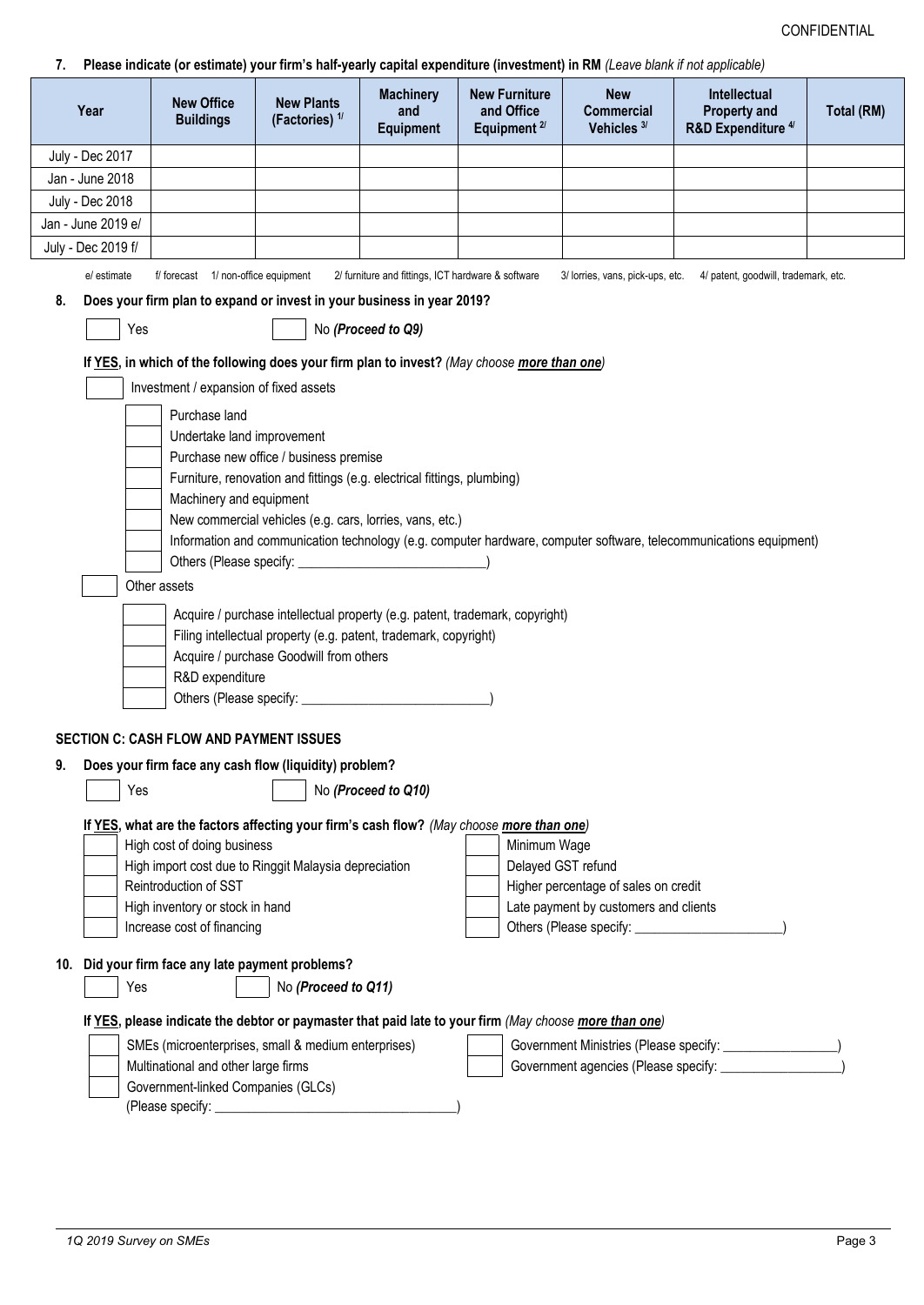| 11. During the first quarter of 2019 (January - March 2019), did the operating cost of your firm increase, decrease or remain the same<br>compared with the corresponding period of last year (January - March 2018)? (Select only one)<br>Increase in operating cost by: ______ %<br>Decrease in operating cost by: ______ %<br>Remain the same<br>If the operating costs of your firm had increased, what were the items that led to the higher costs? (May choose more than one)<br>Raw materials and other input costs<br>Foreign workers levy<br>Food and food products for operation<br>Labour cost (Please specify: _______________________)<br>(sugar, wheat flour, rice, etc)<br>Telecommunication, internet & broadband charges<br>Electricity bill & charges<br>Rental of business premises<br>Fuel, lubricants and gas for production<br>Fuel (RON95, RON97 & diesel) and gas for transportation<br>Cost of exporting goods and services<br>Cost of importing goods / services due to<br>Toll charges, storage costs and other logistic costs<br>depreciation of Ringgit Malaysia<br>Cost of importing goods / services due to<br>higher price charged in US dollar terms<br>12. What is your firm's view on the expected overall increase in cost of doing business in the next six months compared with the present?<br>(Select only <b>one</b> )<br>Reduce / Decrease cost of doing business<br>Increase by 6-10%<br>Increase by 11 - 15%<br>No increase<br>Increase by more than 15% (Please specify: ______ %)<br>Increase by 1 - 5%<br>13. In your opinion, which of the following aspects of Government assistance are the most useful to your business? (May choose more than<br>one)<br>Training (e.g. entrepreneurship, skills development)<br>Advisory services and outreach (e.g. SME Hub, BNM Link, One-stop Centre)<br>Hand-holding support<br>Technology adoption (e.g. automation, mechanisation, digitalisation)<br>Market access (e.g. export programmes, Government projects, trade missions, business linkages)<br>Financing (e.g. grants, soft loans, guarantees)<br>Infrastructure (e.g. business premise at strategic locations, industrial parks, facilities)<br>Enhanced regulatory framework for doing business (e.g. second chance for bankrupt entrepreneurs, one stop for business<br>registration and licensing)<br>14. Effective 1 January 2019, the new Minimum Wage (MW) for employees in Malaysia has been standardised and raised to RM1,100<br>nationwide (Peninsular, Sabah & Sarawak). Is your firm affected by the new MW?<br>Not affected as all workers are being paid above the new MW<br>Affected as some or all workers are being paid below the new MW<br>(Proceed to Q15)<br>If your firm is affected, what is the increase in labour cost? (Select only one)<br>$31 - 40%$<br>$6 - 10%$<br>11 - 20%<br>$1 - 5%$<br>$21 - 30\%$<br>15. What are the actions taken by your firm following the implementation of the MW policy? (May choose more than one)<br>Business as usual, no new action will be taken<br>Introduce productivity-linked wage system<br>Increase training of existing workers<br>Reduce non-wage benefits<br>Recruit more skilled workers<br>Increase selling prices of goods and/or services<br>Cease business operation<br>Hire more part-time workers<br>Reduce number of labour used<br>Others (Please specify: _<br>Automate business operations<br>GS1 Malaysia Sdn Bhd is the legitimate service provider for barcode application in Malaysia and has been around for 30 years to promote<br>barcode to business owners. Do you aware that you need to adopt GS1 standards and apply for GS1 barcode numbers when entering into<br>retail market?<br>No (Proceed to Q17)<br>Yes |     |                                          | CONFIDENTIAL                  |
|---------------------------------------------------------------------------------------------------------------------------------------------------------------------------------------------------------------------------------------------------------------------------------------------------------------------------------------------------------------------------------------------------------------------------------------------------------------------------------------------------------------------------------------------------------------------------------------------------------------------------------------------------------------------------------------------------------------------------------------------------------------------------------------------------------------------------------------------------------------------------------------------------------------------------------------------------------------------------------------------------------------------------------------------------------------------------------------------------------------------------------------------------------------------------------------------------------------------------------------------------------------------------------------------------------------------------------------------------------------------------------------------------------------------------------------------------------------------------------------------------------------------------------------------------------------------------------------------------------------------------------------------------------------------------------------------------------------------------------------------------------------------------------------------------------------------------------------------------------------------------------------------------------------------------------------------------------------------------------------------------------------------------------------------------------------------------------------------------------------------------------------------------------------------------------------------------------------------------------------------------------------------------------------------------------------------------------------------------------------------------------------------------------------------------------------------------------------------------------------------------------------------------------------------------------------------------------------------------------------------------------------------------------------------------------------------------------------------------------------------------------------------------------------------------------------------------------------------------------------------------------------------------------------------------------------------------------------------------------------------------------------------------------------------------------------------------------------------------------------------------------------------------------------------------------------------------------------------------------------------------------------------------------------------------------------------------------------------------------------------------------------------------------------------------------------------------------------------------------------------------------------------------------------------------------------------------------------------------------------------------------------------------------------------------------------------------------------------------------------------------------------------|-----|------------------------------------------|-------------------------------|
|                                                                                                                                                                                                                                                                                                                                                                                                                                                                                                                                                                                                                                                                                                                                                                                                                                                                                                                                                                                                                                                                                                                                                                                                                                                                                                                                                                                                                                                                                                                                                                                                                                                                                                                                                                                                                                                                                                                                                                                                                                                                                                                                                                                                                                                                                                                                                                                                                                                                                                                                                                                                                                                                                                                                                                                                                                                                                                                                                                                                                                                                                                                                                                                                                                                                                                                                                                                                                                                                                                                                                                                                                                                                                                                                                                     |     | <b>SECTION D: COST OF DOING BUSINESS</b> |                               |
|                                                                                                                                                                                                                                                                                                                                                                                                                                                                                                                                                                                                                                                                                                                                                                                                                                                                                                                                                                                                                                                                                                                                                                                                                                                                                                                                                                                                                                                                                                                                                                                                                                                                                                                                                                                                                                                                                                                                                                                                                                                                                                                                                                                                                                                                                                                                                                                                                                                                                                                                                                                                                                                                                                                                                                                                                                                                                                                                                                                                                                                                                                                                                                                                                                                                                                                                                                                                                                                                                                                                                                                                                                                                                                                                                                     |     |                                          |                               |
|                                                                                                                                                                                                                                                                                                                                                                                                                                                                                                                                                                                                                                                                                                                                                                                                                                                                                                                                                                                                                                                                                                                                                                                                                                                                                                                                                                                                                                                                                                                                                                                                                                                                                                                                                                                                                                                                                                                                                                                                                                                                                                                                                                                                                                                                                                                                                                                                                                                                                                                                                                                                                                                                                                                                                                                                                                                                                                                                                                                                                                                                                                                                                                                                                                                                                                                                                                                                                                                                                                                                                                                                                                                                                                                                                                     |     |                                          |                               |
|                                                                                                                                                                                                                                                                                                                                                                                                                                                                                                                                                                                                                                                                                                                                                                                                                                                                                                                                                                                                                                                                                                                                                                                                                                                                                                                                                                                                                                                                                                                                                                                                                                                                                                                                                                                                                                                                                                                                                                                                                                                                                                                                                                                                                                                                                                                                                                                                                                                                                                                                                                                                                                                                                                                                                                                                                                                                                                                                                                                                                                                                                                                                                                                                                                                                                                                                                                                                                                                                                                                                                                                                                                                                                                                                                                     |     |                                          |                               |
|                                                                                                                                                                                                                                                                                                                                                                                                                                                                                                                                                                                                                                                                                                                                                                                                                                                                                                                                                                                                                                                                                                                                                                                                                                                                                                                                                                                                                                                                                                                                                                                                                                                                                                                                                                                                                                                                                                                                                                                                                                                                                                                                                                                                                                                                                                                                                                                                                                                                                                                                                                                                                                                                                                                                                                                                                                                                                                                                                                                                                                                                                                                                                                                                                                                                                                                                                                                                                                                                                                                                                                                                                                                                                                                                                                     |     |                                          |                               |
|                                                                                                                                                                                                                                                                                                                                                                                                                                                                                                                                                                                                                                                                                                                                                                                                                                                                                                                                                                                                                                                                                                                                                                                                                                                                                                                                                                                                                                                                                                                                                                                                                                                                                                                                                                                                                                                                                                                                                                                                                                                                                                                                                                                                                                                                                                                                                                                                                                                                                                                                                                                                                                                                                                                                                                                                                                                                                                                                                                                                                                                                                                                                                                                                                                                                                                                                                                                                                                                                                                                                                                                                                                                                                                                                                                     |     |                                          |                               |
|                                                                                                                                                                                                                                                                                                                                                                                                                                                                                                                                                                                                                                                                                                                                                                                                                                                                                                                                                                                                                                                                                                                                                                                                                                                                                                                                                                                                                                                                                                                                                                                                                                                                                                                                                                                                                                                                                                                                                                                                                                                                                                                                                                                                                                                                                                                                                                                                                                                                                                                                                                                                                                                                                                                                                                                                                                                                                                                                                                                                                                                                                                                                                                                                                                                                                                                                                                                                                                                                                                                                                                                                                                                                                                                                                                     |     |                                          |                               |
|                                                                                                                                                                                                                                                                                                                                                                                                                                                                                                                                                                                                                                                                                                                                                                                                                                                                                                                                                                                                                                                                                                                                                                                                                                                                                                                                                                                                                                                                                                                                                                                                                                                                                                                                                                                                                                                                                                                                                                                                                                                                                                                                                                                                                                                                                                                                                                                                                                                                                                                                                                                                                                                                                                                                                                                                                                                                                                                                                                                                                                                                                                                                                                                                                                                                                                                                                                                                                                                                                                                                                                                                                                                                                                                                                                     |     |                                          |                               |
|                                                                                                                                                                                                                                                                                                                                                                                                                                                                                                                                                                                                                                                                                                                                                                                                                                                                                                                                                                                                                                                                                                                                                                                                                                                                                                                                                                                                                                                                                                                                                                                                                                                                                                                                                                                                                                                                                                                                                                                                                                                                                                                                                                                                                                                                                                                                                                                                                                                                                                                                                                                                                                                                                                                                                                                                                                                                                                                                                                                                                                                                                                                                                                                                                                                                                                                                                                                                                                                                                                                                                                                                                                                                                                                                                                     |     |                                          |                               |
|                                                                                                                                                                                                                                                                                                                                                                                                                                                                                                                                                                                                                                                                                                                                                                                                                                                                                                                                                                                                                                                                                                                                                                                                                                                                                                                                                                                                                                                                                                                                                                                                                                                                                                                                                                                                                                                                                                                                                                                                                                                                                                                                                                                                                                                                                                                                                                                                                                                                                                                                                                                                                                                                                                                                                                                                                                                                                                                                                                                                                                                                                                                                                                                                                                                                                                                                                                                                                                                                                                                                                                                                                                                                                                                                                                     |     |                                          |                               |
|                                                                                                                                                                                                                                                                                                                                                                                                                                                                                                                                                                                                                                                                                                                                                                                                                                                                                                                                                                                                                                                                                                                                                                                                                                                                                                                                                                                                                                                                                                                                                                                                                                                                                                                                                                                                                                                                                                                                                                                                                                                                                                                                                                                                                                                                                                                                                                                                                                                                                                                                                                                                                                                                                                                                                                                                                                                                                                                                                                                                                                                                                                                                                                                                                                                                                                                                                                                                                                                                                                                                                                                                                                                                                                                                                                     |     |                                          |                               |
|                                                                                                                                                                                                                                                                                                                                                                                                                                                                                                                                                                                                                                                                                                                                                                                                                                                                                                                                                                                                                                                                                                                                                                                                                                                                                                                                                                                                                                                                                                                                                                                                                                                                                                                                                                                                                                                                                                                                                                                                                                                                                                                                                                                                                                                                                                                                                                                                                                                                                                                                                                                                                                                                                                                                                                                                                                                                                                                                                                                                                                                                                                                                                                                                                                                                                                                                                                                                                                                                                                                                                                                                                                                                                                                                                                     |     |                                          |                               |
|                                                                                                                                                                                                                                                                                                                                                                                                                                                                                                                                                                                                                                                                                                                                                                                                                                                                                                                                                                                                                                                                                                                                                                                                                                                                                                                                                                                                                                                                                                                                                                                                                                                                                                                                                                                                                                                                                                                                                                                                                                                                                                                                                                                                                                                                                                                                                                                                                                                                                                                                                                                                                                                                                                                                                                                                                                                                                                                                                                                                                                                                                                                                                                                                                                                                                                                                                                                                                                                                                                                                                                                                                                                                                                                                                                     |     |                                          |                               |
|                                                                                                                                                                                                                                                                                                                                                                                                                                                                                                                                                                                                                                                                                                                                                                                                                                                                                                                                                                                                                                                                                                                                                                                                                                                                                                                                                                                                                                                                                                                                                                                                                                                                                                                                                                                                                                                                                                                                                                                                                                                                                                                                                                                                                                                                                                                                                                                                                                                                                                                                                                                                                                                                                                                                                                                                                                                                                                                                                                                                                                                                                                                                                                                                                                                                                                                                                                                                                                                                                                                                                                                                                                                                                                                                                                     |     |                                          |                               |
|                                                                                                                                                                                                                                                                                                                                                                                                                                                                                                                                                                                                                                                                                                                                                                                                                                                                                                                                                                                                                                                                                                                                                                                                                                                                                                                                                                                                                                                                                                                                                                                                                                                                                                                                                                                                                                                                                                                                                                                                                                                                                                                                                                                                                                                                                                                                                                                                                                                                                                                                                                                                                                                                                                                                                                                                                                                                                                                                                                                                                                                                                                                                                                                                                                                                                                                                                                                                                                                                                                                                                                                                                                                                                                                                                                     |     |                                          |                               |
|                                                                                                                                                                                                                                                                                                                                                                                                                                                                                                                                                                                                                                                                                                                                                                                                                                                                                                                                                                                                                                                                                                                                                                                                                                                                                                                                                                                                                                                                                                                                                                                                                                                                                                                                                                                                                                                                                                                                                                                                                                                                                                                                                                                                                                                                                                                                                                                                                                                                                                                                                                                                                                                                                                                                                                                                                                                                                                                                                                                                                                                                                                                                                                                                                                                                                                                                                                                                                                                                                                                                                                                                                                                                                                                                                                     |     |                                          |                               |
|                                                                                                                                                                                                                                                                                                                                                                                                                                                                                                                                                                                                                                                                                                                                                                                                                                                                                                                                                                                                                                                                                                                                                                                                                                                                                                                                                                                                                                                                                                                                                                                                                                                                                                                                                                                                                                                                                                                                                                                                                                                                                                                                                                                                                                                                                                                                                                                                                                                                                                                                                                                                                                                                                                                                                                                                                                                                                                                                                                                                                                                                                                                                                                                                                                                                                                                                                                                                                                                                                                                                                                                                                                                                                                                                                                     |     |                                          |                               |
|                                                                                                                                                                                                                                                                                                                                                                                                                                                                                                                                                                                                                                                                                                                                                                                                                                                                                                                                                                                                                                                                                                                                                                                                                                                                                                                                                                                                                                                                                                                                                                                                                                                                                                                                                                                                                                                                                                                                                                                                                                                                                                                                                                                                                                                                                                                                                                                                                                                                                                                                                                                                                                                                                                                                                                                                                                                                                                                                                                                                                                                                                                                                                                                                                                                                                                                                                                                                                                                                                                                                                                                                                                                                                                                                                                     |     |                                          |                               |
|                                                                                                                                                                                                                                                                                                                                                                                                                                                                                                                                                                                                                                                                                                                                                                                                                                                                                                                                                                                                                                                                                                                                                                                                                                                                                                                                                                                                                                                                                                                                                                                                                                                                                                                                                                                                                                                                                                                                                                                                                                                                                                                                                                                                                                                                                                                                                                                                                                                                                                                                                                                                                                                                                                                                                                                                                                                                                                                                                                                                                                                                                                                                                                                                                                                                                                                                                                                                                                                                                                                                                                                                                                                                                                                                                                     |     |                                          |                               |
|                                                                                                                                                                                                                                                                                                                                                                                                                                                                                                                                                                                                                                                                                                                                                                                                                                                                                                                                                                                                                                                                                                                                                                                                                                                                                                                                                                                                                                                                                                                                                                                                                                                                                                                                                                                                                                                                                                                                                                                                                                                                                                                                                                                                                                                                                                                                                                                                                                                                                                                                                                                                                                                                                                                                                                                                                                                                                                                                                                                                                                                                                                                                                                                                                                                                                                                                                                                                                                                                                                                                                                                                                                                                                                                                                                     |     |                                          | Above 40% (Please specify: %) |
|                                                                                                                                                                                                                                                                                                                                                                                                                                                                                                                                                                                                                                                                                                                                                                                                                                                                                                                                                                                                                                                                                                                                                                                                                                                                                                                                                                                                                                                                                                                                                                                                                                                                                                                                                                                                                                                                                                                                                                                                                                                                                                                                                                                                                                                                                                                                                                                                                                                                                                                                                                                                                                                                                                                                                                                                                                                                                                                                                                                                                                                                                                                                                                                                                                                                                                                                                                                                                                                                                                                                                                                                                                                                                                                                                                     |     |                                          |                               |
|                                                                                                                                                                                                                                                                                                                                                                                                                                                                                                                                                                                                                                                                                                                                                                                                                                                                                                                                                                                                                                                                                                                                                                                                                                                                                                                                                                                                                                                                                                                                                                                                                                                                                                                                                                                                                                                                                                                                                                                                                                                                                                                                                                                                                                                                                                                                                                                                                                                                                                                                                                                                                                                                                                                                                                                                                                                                                                                                                                                                                                                                                                                                                                                                                                                                                                                                                                                                                                                                                                                                                                                                                                                                                                                                                                     |     |                                          |                               |
|                                                                                                                                                                                                                                                                                                                                                                                                                                                                                                                                                                                                                                                                                                                                                                                                                                                                                                                                                                                                                                                                                                                                                                                                                                                                                                                                                                                                                                                                                                                                                                                                                                                                                                                                                                                                                                                                                                                                                                                                                                                                                                                                                                                                                                                                                                                                                                                                                                                                                                                                                                                                                                                                                                                                                                                                                                                                                                                                                                                                                                                                                                                                                                                                                                                                                                                                                                                                                                                                                                                                                                                                                                                                                                                                                                     |     |                                          |                               |
|                                                                                                                                                                                                                                                                                                                                                                                                                                                                                                                                                                                                                                                                                                                                                                                                                                                                                                                                                                                                                                                                                                                                                                                                                                                                                                                                                                                                                                                                                                                                                                                                                                                                                                                                                                                                                                                                                                                                                                                                                                                                                                                                                                                                                                                                                                                                                                                                                                                                                                                                                                                                                                                                                                                                                                                                                                                                                                                                                                                                                                                                                                                                                                                                                                                                                                                                                                                                                                                                                                                                                                                                                                                                                                                                                                     |     |                                          |                               |
|                                                                                                                                                                                                                                                                                                                                                                                                                                                                                                                                                                                                                                                                                                                                                                                                                                                                                                                                                                                                                                                                                                                                                                                                                                                                                                                                                                                                                                                                                                                                                                                                                                                                                                                                                                                                                                                                                                                                                                                                                                                                                                                                                                                                                                                                                                                                                                                                                                                                                                                                                                                                                                                                                                                                                                                                                                                                                                                                                                                                                                                                                                                                                                                                                                                                                                                                                                                                                                                                                                                                                                                                                                                                                                                                                                     |     |                                          |                               |
|                                                                                                                                                                                                                                                                                                                                                                                                                                                                                                                                                                                                                                                                                                                                                                                                                                                                                                                                                                                                                                                                                                                                                                                                                                                                                                                                                                                                                                                                                                                                                                                                                                                                                                                                                                                                                                                                                                                                                                                                                                                                                                                                                                                                                                                                                                                                                                                                                                                                                                                                                                                                                                                                                                                                                                                                                                                                                                                                                                                                                                                                                                                                                                                                                                                                                                                                                                                                                                                                                                                                                                                                                                                                                                                                                                     |     |                                          |                               |
|                                                                                                                                                                                                                                                                                                                                                                                                                                                                                                                                                                                                                                                                                                                                                                                                                                                                                                                                                                                                                                                                                                                                                                                                                                                                                                                                                                                                                                                                                                                                                                                                                                                                                                                                                                                                                                                                                                                                                                                                                                                                                                                                                                                                                                                                                                                                                                                                                                                                                                                                                                                                                                                                                                                                                                                                                                                                                                                                                                                                                                                                                                                                                                                                                                                                                                                                                                                                                                                                                                                                                                                                                                                                                                                                                                     |     |                                          |                               |
|                                                                                                                                                                                                                                                                                                                                                                                                                                                                                                                                                                                                                                                                                                                                                                                                                                                                                                                                                                                                                                                                                                                                                                                                                                                                                                                                                                                                                                                                                                                                                                                                                                                                                                                                                                                                                                                                                                                                                                                                                                                                                                                                                                                                                                                                                                                                                                                                                                                                                                                                                                                                                                                                                                                                                                                                                                                                                                                                                                                                                                                                                                                                                                                                                                                                                                                                                                                                                                                                                                                                                                                                                                                                                                                                                                     | 16. |                                          |                               |
|                                                                                                                                                                                                                                                                                                                                                                                                                                                                                                                                                                                                                                                                                                                                                                                                                                                                                                                                                                                                                                                                                                                                                                                                                                                                                                                                                                                                                                                                                                                                                                                                                                                                                                                                                                                                                                                                                                                                                                                                                                                                                                                                                                                                                                                                                                                                                                                                                                                                                                                                                                                                                                                                                                                                                                                                                                                                                                                                                                                                                                                                                                                                                                                                                                                                                                                                                                                                                                                                                                                                                                                                                                                                                                                                                                     |     |                                          |                               |

a) If YES, are you aware that there are annual fees being charged when your firm applying for the GS1 barcode numbers?

| Yes                                                    | $\big $ No (Proceed to Q17) |
|--------------------------------------------------------|-----------------------------|
| b) Do you find the annual fees charged are reasonable? |                             |
| Yes                                                    | No                          |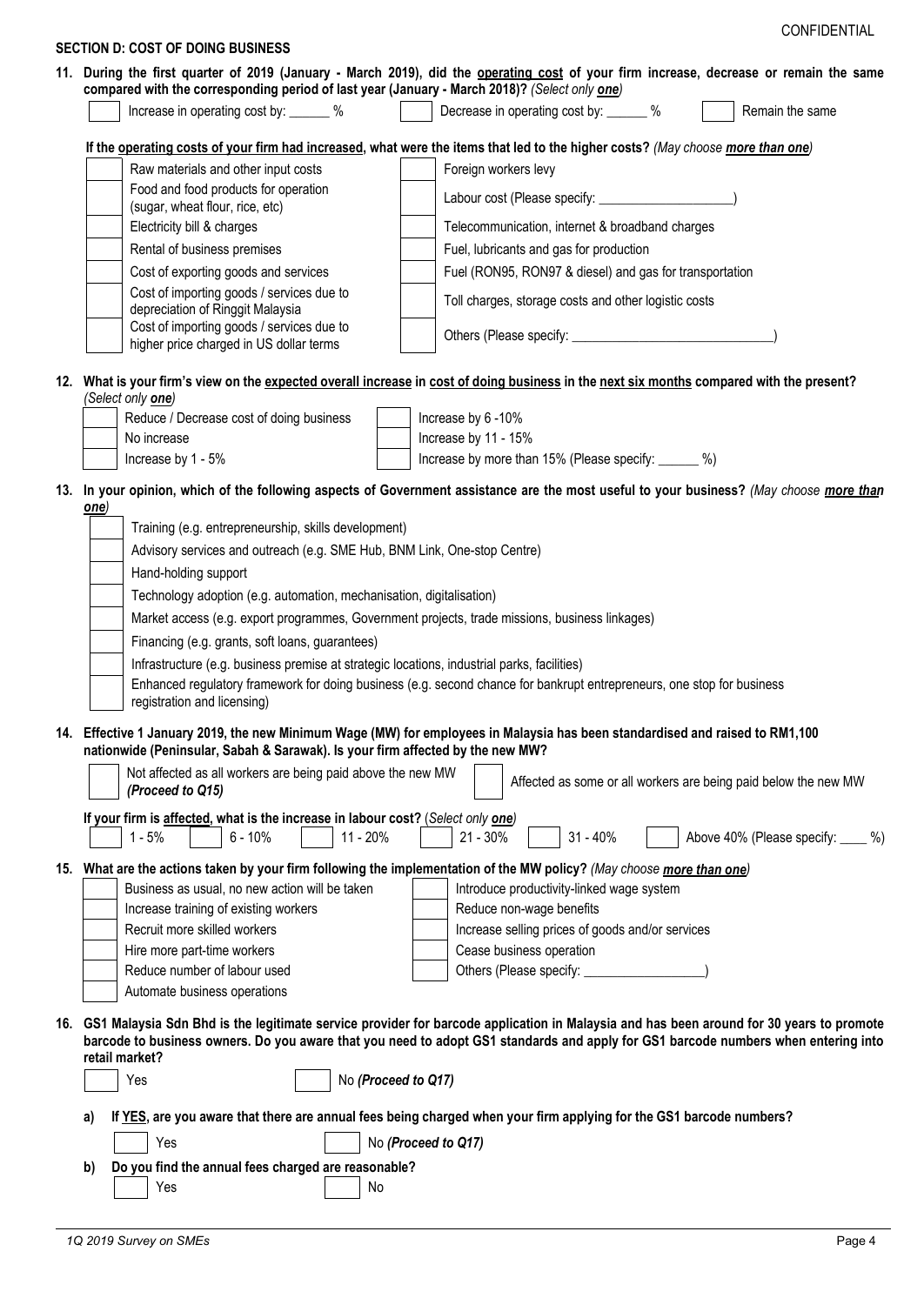|     | <b>SECTION E: TAX SYSTEM</b>                                                                                                                  |    |                     |                                                         |                                                       |                                                     |
|-----|-----------------------------------------------------------------------------------------------------------------------------------------------|----|---------------------|---------------------------------------------------------|-------------------------------------------------------|-----------------------------------------------------|
|     | 17. Were your company taxed under the previous GST tax system?                                                                                |    |                     |                                                         |                                                       |                                                     |
|     | Yes                                                                                                                                           | No |                     |                                                         |                                                       |                                                     |
|     | 18. Is your company currently being taxed under SST?                                                                                          |    |                     |                                                         |                                                       |                                                     |
|     | Yes                                                                                                                                           |    | No (Proceed to Q21) |                                                         |                                                       |                                                     |
|     |                                                                                                                                               |    |                     |                                                         |                                                       |                                                     |
| 19. | What are the issues faced by your firm in SST implementation? (May choose more than one)                                                      |    |                     |                                                         |                                                       |                                                     |
|     | No issue                                                                                                                                      |    |                     |                                                         | Lack of SST knowledge among staff                     |                                                     |
|     | Unclear on the mechanism of the new SST                                                                                                       |    |                     |                                                         | Confusion on the taxable products & services          |                                                     |
|     | Impact on costs and cash flows                                                                                                                |    |                     |                                                         | Lack of support from Government                       |                                                     |
|     | Difficulty in determining the selling prices of products &<br>services                                                                        |    |                     |                                                         | Increase cost of doing business                       |                                                     |
|     | Difficulty to register in MySST system                                                                                                        |    |                     |                                                         | Rise in production cost                               |                                                     |
|     | SST's rate on raw material, components and services are<br>higher than GST                                                                    |    |                     |                                                         |                                                       |                                                     |
|     | 20. How has the implementation of SST affected the selling price of your firm's products and services? (Select only one)                      |    |                     |                                                         |                                                       |                                                     |
|     | Remain the same                                                                                                                               |    | Decreased prices    |                                                         | Increased prices                                      |                                                     |
|     | If INCREASED PRICES, how much was the total percentage of increase as compared to the same period of last year? (Select only one)             |    |                     |                                                         |                                                       |                                                     |
|     | Increase by $1 - 5%$                                                                                                                          |    |                     |                                                         | Increase by $11 - 15%$                                |                                                     |
|     | Increase by $6 - 10\%$                                                                                                                        |    |                     |                                                         |                                                       | Increase by more than 15% (Please specify: ______%) |
|     |                                                                                                                                               |    |                     |                                                         |                                                       |                                                     |
|     |                                                                                                                                               |    |                     |                                                         |                                                       |                                                     |
|     | <b>SECTION F: HUMAN CAPITAL</b>                                                                                                               |    |                     |                                                         |                                                       |                                                     |
|     | 21. Please indicate (or estimate) the number of full-time workers in your firm in year 2019 in terms of skills level                          |    |                     |                                                         |                                                       |                                                     |
|     | <b>Type of Workers</b>                                                                                                                        |    |                     | <b>Number of</b>                                        | <b>Number of Local</b>                                | <b>Total Salary, Wages and</b>                      |
|     | High skilled-workers                                                                                                                          |    |                     | <b>Foreign Workers</b>                                  | <b>Workers</b>                                        | <b>Allowance</b>                                    |
|     | (e.g. managers, professionals, technicians, associate professionals)                                                                          |    |                     |                                                         |                                                       |                                                     |
|     | Mid-skilled workers (e.g. plant & machine operators & assemblers,<br>clerical support workers, service & sales workers, skilled agricultural, |    |                     |                                                         |                                                       |                                                     |
|     | forestry & fishery workers, craft & related trade workers)<br>Low-skilled workers (e.g. cleaners, janitors, general workers)                  |    |                     |                                                         |                                                       |                                                     |
|     |                                                                                                                                               |    |                     |                                                         |                                                       |                                                     |
|     | 22. If your firm hire foreign workers, what are the reasons? (May choose more than one)                                                       |    |                     |                                                         |                                                       |                                                     |
|     | Cheaper than local workers                                                                                                                    |    |                     |                                                         | Enhance the national productivity and competitiveness |                                                     |
|     | Trained and experienced foreign workers                                                                                                       |    |                     |                                                         | Language and foreign knowledge                        |                                                     |
|     | Local workers refuse to fill up job vacancies<br>Dedication and commitment from foreign workers                                               |    |                     |                                                         | Willingness of foreign workers to do extra job        |                                                     |
|     |                                                                                                                                               |    |                     |                                                         |                                                       |                                                     |
|     | Do you hire new workers in this quarter (January - March 2019)?                                                                               |    |                     |                                                         |                                                       |                                                     |
|     | Yes                                                                                                                                           | No |                     |                                                         |                                                       |                                                     |
|     | 24. Are the current number of employees sufficient to operate your business?                                                                  |    |                     |                                                         |                                                       |                                                     |
|     | Yes (Proceed to Q25)                                                                                                                          | No |                     |                                                         |                                                       |                                                     |
|     |                                                                                                                                               |    |                     |                                                         |                                                       |                                                     |
|     | If NO, does your firm need more workers?<br>a)                                                                                                |    |                     |                                                         |                                                       | No (Proceed to Q25)                                 |
|     | Yes, please specify how many more workers you need: _____ workers                                                                             |    |                     |                                                         |                                                       |                                                     |
|     | What type of workers does your firm prefer (May choose more than one)<br>b)                                                                   |    |                     |                                                         |                                                       |                                                     |
|     | Low-skilled local workers                                                                                                                     |    |                     | Low-skilled foreign workers                             |                                                       |                                                     |
| 23. | Semi-skilled local workers<br>Skilled local workers                                                                                           |    |                     | Semi-skilled foreign workers<br>Skilled foreign workers |                                                       |                                                     |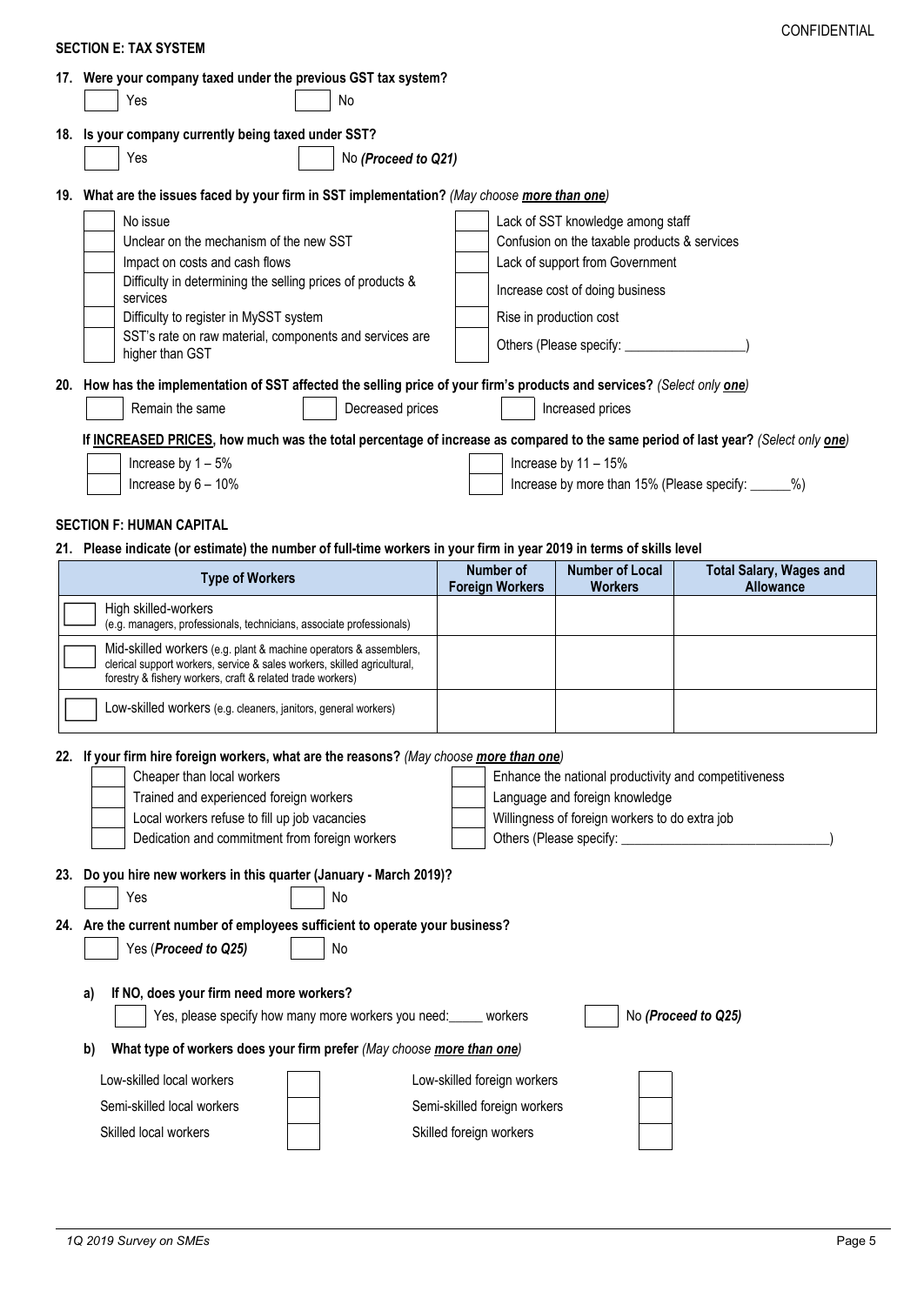|                                                                                                                                      |                                                           |                                                                                                                     | CONFIDENTIAL           |
|--------------------------------------------------------------------------------------------------------------------------------------|-----------------------------------------------------------|---------------------------------------------------------------------------------------------------------------------|------------------------|
| 25. Have you retrenched workers in the past six months?<br>No (Proceed to Q26)<br>Yes                                                |                                                           |                                                                                                                     |                        |
| a) If YES, how many workers has your firm retrenched in the following categories? (Please indicate the number of workers retrenched) |                                                           |                                                                                                                     |                        |
| Low-skilled local workers                                                                                                            | Low-skilled foreign workers                               |                                                                                                                     |                        |
| Semi-skilled local workers                                                                                                           | Semi-skilled foreign workers                              |                                                                                                                     |                        |
| Skilled local workers                                                                                                                | Skilled foreign workers                                   |                                                                                                                     |                        |
|                                                                                                                                      |                                                           |                                                                                                                     |                        |
| b) What are the reasons for the retrenchment? (May choose more than one)                                                             |                                                           |                                                                                                                     |                        |
| Reduce cost                                                                                                                          |                                                           | Workers' poor performance and low productivity                                                                      |                        |
| Slowdown in business activity<br>Moving to greater automation and computerisation                                                    | Workers' poor communication skills                        | Workers' limited technical knowledge                                                                                |                        |
| Workers' demand for higher salary                                                                                                    |                                                           |                                                                                                                     |                        |
|                                                                                                                                      |                                                           |                                                                                                                     |                        |
| <b>SECTION G: FINANCING</b>                                                                                                          |                                                           |                                                                                                                     |                        |
| 26. In the last six months, did your firm request for any new or additional financing?                                               |                                                           |                                                                                                                     |                        |
| Yes (Please tick source below and proceed to Q27)                                                                                    |                                                           | No (Proceed to Q28)                                                                                                 |                        |
|                                                                                                                                      | <b>Number of applications</b><br>submitted to each entity | Of these applications,                                                                                              | Of these applications, |
| a. Banks                                                                                                                             |                                                           | number approved                                                                                                     | number rejected        |
| b. Development financial institutions (e.g. SME Bank,                                                                                |                                                           |                                                                                                                     |                        |
| Agrobank, EXIM Bank, BSN, BPMB)                                                                                                      |                                                           |                                                                                                                     |                        |
| c. Government (grant / soft loan)<br>d. TEKUN                                                                                        |                                                           |                                                                                                                     |                        |
| e. Amanah Ikhtiar Malaysia (AIM)                                                                                                     |                                                           |                                                                                                                     |                        |
| f. Funds from family & friends                                                                                                       |                                                           |                                                                                                                     |                        |
| g. Firm's internally generated funds                                                                                                 |                                                           |                                                                                                                     |                        |
| h. Co-operatives                                                                                                                     |                                                           |                                                                                                                     |                        |
| Pawnbroker / Ar-Rahnu                                                                                                                |                                                           |                                                                                                                     |                        |
| Venture capital                                                                                                                      |                                                           |                                                                                                                     |                        |
| k. Angel investors                                                                                                                   |                                                           |                                                                                                                     |                        |
| I. Leasing companies                                                                                                                 |                                                           |                                                                                                                     |                        |
| m.Factoring companies                                                                                                                |                                                           |                                                                                                                     |                        |
| n. Licensed money lenders                                                                                                            |                                                           |                                                                                                                     |                        |
| o. Unlicensed money lenders                                                                                                          |                                                           |                                                                                                                     |                        |
| p. Equity Crowdfunding & Peer-to-Peer lending                                                                                        |                                                           |                                                                                                                     |                        |
|                                                                                                                                      |                                                           |                                                                                                                     |                        |
| 27. If your firm had applied for financing in the last 6 months, please specify the total sum (value) of financing applied           |                                                           |                                                                                                                     |                        |
|                                                                                                                                      |                                                           |                                                                                                                     |                        |
| 28. If you did not apply for financing from banks or DFIs, please indicate the reason(s) (May choose more than one) (Proceed to Q38) |                                                           |                                                                                                                     |                        |
| Financing not required                                                                                                               | Insufficient knowledge on financial products              |                                                                                                                     |                        |
| Financial institution(s) advised not to apply                                                                                        | Unaware of application procedures                         |                                                                                                                     |                        |
| Do not like to be in debt                                                                                                            |                                                           | Approached the bank but decided not to proceed with the application                                                 |                        |
| Long processing time<br>Thought the application would be rejected due                                                                |                                                           | High interest rate (Please specify the rate: ____% p.a.)<br>No appropriate financing product to meet business needs |                        |
| to the current economic conditions                                                                                                   |                                                           |                                                                                                                     |                        |
| Applying for financing is too difficult                                                                                              |                                                           |                                                                                                                     |                        |
|                                                                                                                                      |                                                           |                                                                                                                     |                        |
| QUESTIONS 29 - 37 BELOW ARE ONLY FOR THOSE SMEs WHO APPLY TO BANKS OR DFIS.                                                          |                                                           |                                                                                                                     |                        |
| 29. If your firm had applied for financing in the last six months, was it the first time your firm applied for financing?            |                                                           |                                                                                                                     |                        |
| Yes<br>No                                                                                                                            |                                                           |                                                                                                                     |                        |
| 30. How did your firm apply for financing? (May choose more than one)                                                                |                                                           |                                                                                                                     |                        |
| Online application to the respective Bank or development financial institution (DFI)                                                 |                                                           |                                                                                                                     |                        |
| Using imSME online application portal by Credit Guarantee Corporation                                                                |                                                           |                                                                                                                     |                        |
| Went to a Bank or DFI and applied using an application form                                                                          |                                                           |                                                                                                                     |                        |
| Through an agent                                                                                                                     |                                                           |                                                                                                                     |                        |
|                                                                                                                                      |                                                           |                                                                                                                     |                        |
| 1Q 2019 Survey on SMEs                                                                                                               |                                                           |                                                                                                                     | Page 6                 |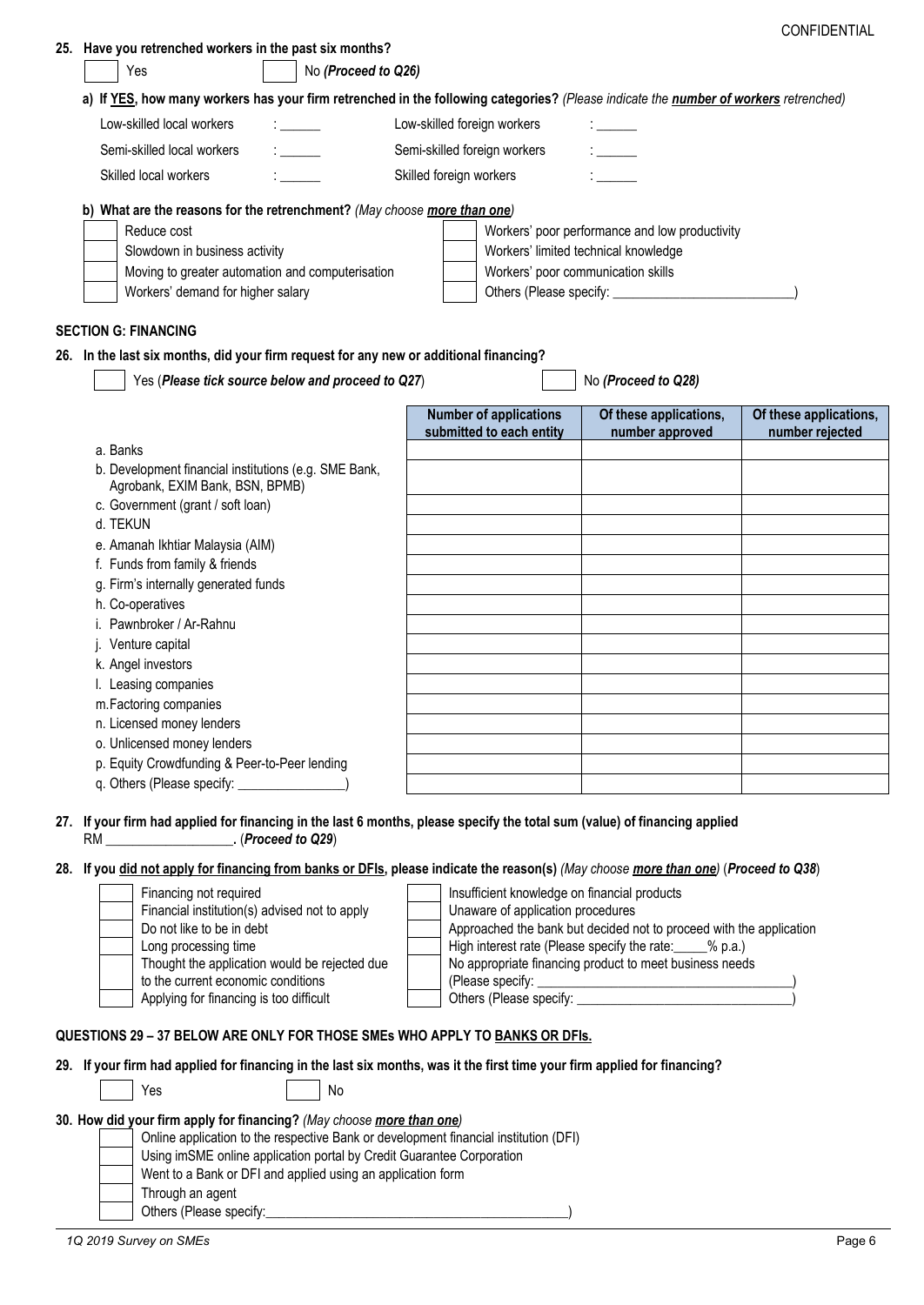|     |    | 31. What was the purpose for the request for financing? (May choose more than one)                                                                                                               |                                                                           |         |           |           |                                                                                |                           |                                                                                                                                                                                                                                |          |                              |         |                                                                                                                                               |  |
|-----|----|--------------------------------------------------------------------------------------------------------------------------------------------------------------------------------------------------|---------------------------------------------------------------------------|---------|-----------|-----------|--------------------------------------------------------------------------------|---------------------------|--------------------------------------------------------------------------------------------------------------------------------------------------------------------------------------------------------------------------------|----------|------------------------------|---------|-----------------------------------------------------------------------------------------------------------------------------------------------|--|
|     |    |                                                                                                                                                                                                  | Purchase of commercial property                                           |         |           |           |                                                                                |                           | Purchase of software, ICT equipment and hardware                                                                                                                                                                               |          |                              |         |                                                                                                                                               |  |
|     |    |                                                                                                                                                                                                  | Purchase of residential property                                          |         |           |           |                                                                                |                           | Purchase of transport vehicle                                                                                                                                                                                                  |          |                              |         |                                                                                                                                               |  |
|     |    |                                                                                                                                                                                                  | Trade finance (letters of credit, export credit                           |         |           |           |                                                                                |                           | Refinance an existing debt or place all debt under                                                                                                                                                                             |          |                              |         |                                                                                                                                               |  |
|     |    |                                                                                                                                                                                                  | refinancing, etc. to facilitate export and import)                        |         |           |           |                                                                                |                           | 1 account (debt consolidation)                                                                                                                                                                                                 |          |                              |         |                                                                                                                                               |  |
|     |    |                                                                                                                                                                                                  | Purchase of machinery and equipment                                       |         |           |           |                                                                                |                           |                                                                                                                                                                                                                                |          |                              |         |                                                                                                                                               |  |
|     |    |                                                                                                                                                                                                  | To address cash flow constraints                                          |         |           |           |                                                                                |                           |                                                                                                                                                                                                                                |          |                              |         |                                                                                                                                               |  |
|     |    |                                                                                                                                                                                                  | <b>Working capital</b>                                                    |         |           |           |                                                                                | <b>Business expansion</b> |                                                                                                                                                                                                                                |          |                              |         |                                                                                                                                               |  |
|     |    | Inventory                                                                                                                                                                                        |                                                                           |         |           |           |                                                                                |                           | Capital injection to subsidiary company                                                                                                                                                                                        |          |                              |         |                                                                                                                                               |  |
|     |    | Salary & wages                                                                                                                                                                                   |                                                                           |         |           |           |                                                                                |                           | Acquisition of other business                                                                                                                                                                                                  |          |                              |         |                                                                                                                                               |  |
|     |    |                                                                                                                                                                                                  | Purchase raw materials                                                    |         |           |           |                                                                                |                           | Expanding existing outlet / branch                                                                                                                                                                                             |          |                              |         |                                                                                                                                               |  |
|     |    |                                                                                                                                                                                                  | Higher imported material costs due to<br>depreciation of Ringgit Malaysia |         |           |           |                                                                                | Opening new branch        |                                                                                                                                                                                                                                |          |                              |         |                                                                                                                                               |  |
|     |    |                                                                                                                                                                                                  | Payment to supplier                                                       |         |           |           |                                                                                | Launching new product     |                                                                                                                                                                                                                                |          |                              |         |                                                                                                                                               |  |
|     |    | Rental                                                                                                                                                                                           |                                                                           |         |           |           |                                                                                |                           | Others (Please specify:                                                                                                                                                                                                        |          |                              |         |                                                                                                                                               |  |
|     |    |                                                                                                                                                                                                  | Others (Please specify:                                                   |         |           |           |                                                                                |                           |                                                                                                                                                                                                                                |          |                              |         |                                                                                                                                               |  |
|     |    | drones, etc.) under which facility did you seek the financing? (May choose more than one)                                                                                                        |                                                                           |         |           |           |                                                                                |                           | Industrial hire purchase                                                                                                                                                                                                       |          |                              |         | 32. If your firm had applied to finance productivity enhancement i.e. purchase of machinery and equipment (including ICT, software, hardware, |  |
|     |    |                                                                                                                                                                                                  | Term loan financing                                                       |         |           |           |                                                                                |                           |                                                                                                                                                                                                                                |          |                              |         |                                                                                                                                               |  |
|     |    |                                                                                                                                                                                                  | Equipment financing                                                       |         |           |           |                                                                                |                           | Leasing                                                                                                                                                                                                                        |          |                              |         |                                                                                                                                               |  |
|     |    |                                                                                                                                                                                                  | Overdraft for working capital                                             |         |           |           |                                                                                |                           | Corporate credit card                                                                                                                                                                                                          |          |                              |         |                                                                                                                                               |  |
|     |    |                                                                                                                                                                                                  | Property refinancing                                                      |         |           |           |                                                                                |                           | Others (Please specify:                                                                                                                                                                                                        |          |                              |         |                                                                                                                                               |  |
| 33. |    | What is the status of your financing application? (Select only one)                                                                                                                              |                                                                           |         |           |           |                                                                                |                           |                                                                                                                                                                                                                                |          |                              |         |                                                                                                                                               |  |
|     |    |                                                                                                                                                                                                  | Approved with collateral (Proceed to Q35)                                 |         |           |           |                                                                                |                           |                                                                                                                                                                                                                                |          |                              |         | Approved with no guarantee or collateral (Proceed to Q35)                                                                                     |  |
|     |    |                                                                                                                                                                                                  | Approved with guarantee (Proceed to Q35)                                  |         |           |           |                                                                                |                           | Rejected (Proceed to Q34)                                                                                                                                                                                                      |          |                              |         |                                                                                                                                               |  |
|     |    |                                                                                                                                                                                                  | Approved with guarantee and collateral (Proceed to Q35)                   |         |           |           |                                                                                |                           | Application is being processed (Proceed to Q36)                                                                                                                                                                                |          |                              |         |                                                                                                                                               |  |
|     |    |                                                                                                                                                                                                  |                                                                           |         |           |           |                                                                                |                           |                                                                                                                                                                                                                                |          |                              |         |                                                                                                                                               |  |
| 34. |    | What were the reason(s) given by the banks or DFIs for rejecting your application?<br>(Refer to your main financing facility, may choose more than one)                                          |                                                                           |         |           |           |                                                                                |                           |                                                                                                                                                                                                                                |          |                              |         |                                                                                                                                               |  |
|     |    |                                                                                                                                                                                                  |                                                                           |         |           |           |                                                                                |                           |                                                                                                                                                                                                                                |          |                              |         |                                                                                                                                               |  |
|     |    |                                                                                                                                                                                                  | Business plan deemed not viable                                           |         |           |           |                                                                                |                           | Insufficient collateral                                                                                                                                                                                                        |          |                              |         |                                                                                                                                               |  |
|     |    |                                                                                                                                                                                                  | Insufficient documentation to support application                         |         |           |           |                                                                                |                           | Insufficient sales, income or cash flow                                                                                                                                                                                        |          |                              |         |                                                                                                                                               |  |
|     |    |                                                                                                                                                                                                  | Business too young                                                        |         |           |           |                                                                                |                           | No reason given                                                                                                                                                                                                                |          |                              |         |                                                                                                                                               |  |
|     |    |                                                                                                                                                                                                  | Business operating in an unstable/ sunset industry                        |         |           |           |                                                                                |                           | Others (Please specify: Distribution of the Second School and School and School and School and School and School and School and School and School and School and School and School and School and School and School and School |          |                              |         |                                                                                                                                               |  |
|     |    |                                                                                                                                                                                                  | Financial institutions do not have the expertise to evaluate              |         |           |           |                                                                                |                           |                                                                                                                                                                                                                                |          |                              |         |                                                                                                                                               |  |
|     |    | the application                                                                                                                                                                                  |                                                                           |         |           |           |                                                                                |                           |                                                                                                                                                                                                                                |          |                              |         |                                                                                                                                               |  |
|     |    | 35. How much financing was approved by the bank or DFIs in terms of percentage to total amount applied?<br>(Refers to your main financing application, select only <b>one</b> )<br>Less than 50% |                                                                           |         | 50% - 75% |           |                                                                                | 76% to less than 100%     |                                                                                                                                                                                                                                |          | 100%                         |         |                                                                                                                                               |  |
|     | a) | than one)                                                                                                                                                                                        |                                                                           |         |           |           |                                                                                |                           |                                                                                                                                                                                                                                |          |                              |         | If the amount of financing approved is lower than the amount applied, what were the reason(s) given by the banks? (May choose more            |  |
|     |    |                                                                                                                                                                                                  | Low repayment capability                                                  |         |           |           |                                                                                |                           |                                                                                                                                                                                                                                |          | No reasons given by the bank |         |                                                                                                                                               |  |
|     |    |                                                                                                                                                                                                  |                                                                           |         |           |           | Amount requested does not justify business financing needs                     |                           |                                                                                                                                                                                                                                |          |                              |         |                                                                                                                                               |  |
|     |    |                                                                                                                                                                                                  |                                                                           |         |           |           |                                                                                |                           |                                                                                                                                                                                                                                |          |                              |         |                                                                                                                                               |  |
|     |    |                                                                                                                                                                                                  | Risk management policy by the banks                                       |         |           |           |                                                                                |                           |                                                                                                                                                                                                                                |          |                              |         |                                                                                                                                               |  |
|     | b) | What is the cost of your financing (interest rate charged, including guarantee charges)?                                                                                                         |                                                                           |         |           |           |                                                                                |                           |                                                                                                                                                                                                                                |          |                              |         |                                                                                                                                               |  |
|     |    |                                                                                                                                                                                                  | $4\%$ and                                                                 | $> 4\%$ | $>6\%$ -  | $> 8\%$ - | $> 10\%$ -                                                                     | $>12\%$ -                 | $>14%$ -                                                                                                                                                                                                                       | $> 15 -$ | $> 20 -$                     | $> 25-$ |                                                                                                                                               |  |
|     |    | Cost of                                                                                                                                                                                          | below                                                                     | 6%      | 8%        | 10%       | 12%                                                                            | 14%                       | 15%                                                                                                                                                                                                                            | 20%      | 25%                          | 30%     | >30%                                                                                                                                          |  |
|     |    |                                                                                                                                                                                                  |                                                                           |         |           |           |                                                                                |                           |                                                                                                                                                                                                                                |          |                              |         |                                                                                                                                               |  |
|     |    |                                                                                                                                                                                                  |                                                                           |         |           |           |                                                                                |                           |                                                                                                                                                                                                                                |          |                              |         |                                                                                                                                               |  |
|     |    | financing                                                                                                                                                                                        |                                                                           |         |           |           |                                                                                |                           |                                                                                                                                                                                                                                |          |                              |         |                                                                                                                                               |  |
|     |    | 36. In your experience in applying for financing in the last 2 years, did banks or DFIs accept any of the following assets as collateral<br>(May choose more than one)                           |                                                                           |         |           |           |                                                                                |                           |                                                                                                                                                                                                                                |          |                              |         |                                                                                                                                               |  |
|     |    |                                                                                                                                                                                                  |                                                                           |         |           |           |                                                                                |                           |                                                                                                                                                                                                                                |          |                              |         |                                                                                                                                               |  |
|     |    |                                                                                                                                                                                                  | Machinery & equipment                                                     |         |           |           | Amanah Saham Bumiputera (ASB) / Unit trust / Securities                        |                           |                                                                                                                                                                                                                                |          |                              |         |                                                                                                                                               |  |
|     |    | Vehicles                                                                                                                                                                                         |                                                                           |         |           |           | Intellectual property rights (e.g. copyright, trademark, patent, design, etc.) |                           |                                                                                                                                                                                                                                |          |                              |         |                                                                                                                                               |  |
|     |    | Receivables<br>Fixed deposit                                                                                                                                                                     |                                                                           |         |           |           | Property (e.g. land and building)<br>Others (Please specify:                   |                           |                                                                                                                                                                                                                                |          |                              |         |                                                                                                                                               |  |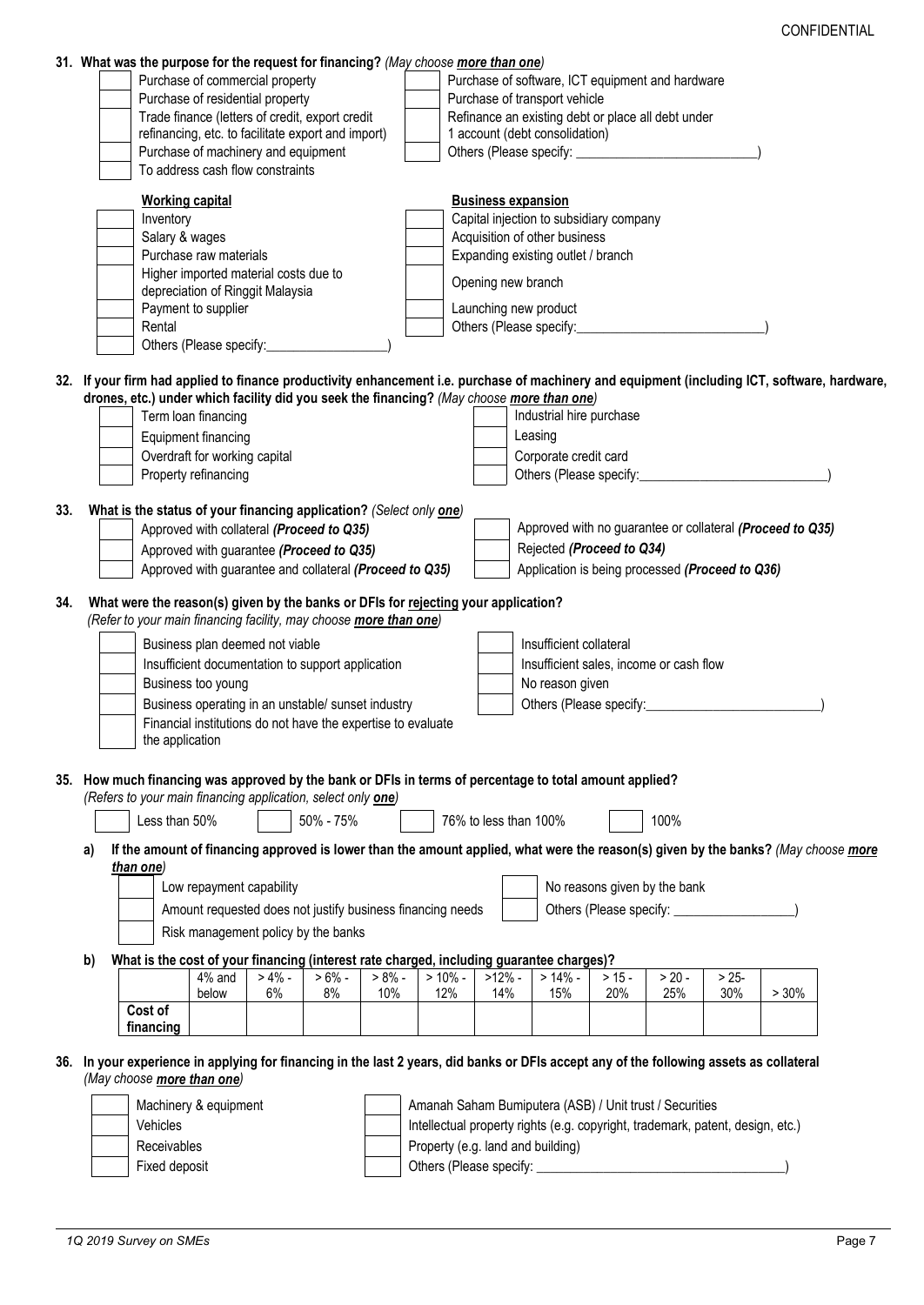| 37. Has your firm experienced difficulty in maintaining your current financing facility with financial institutions in the last 6 months? |
|-------------------------------------------------------------------------------------------------------------------------------------------|
|-------------------------------------------------------------------------------------------------------------------------------------------|

|    |                                                                                                                                   |                                               | Request for additional guarantor<br>Request for higher collateral (house, other assets,              |                                       |                                      |                                                       |  | Request for advance installments                                                                                   |  |  |
|----|-----------------------------------------------------------------------------------------------------------------------------------|-----------------------------------------------|------------------------------------------------------------------------------------------------------|---------------------------------------|--------------------------------------|-------------------------------------------------------|--|--------------------------------------------------------------------------------------------------------------------|--|--|
|    | fixed deposit, etc.)                                                                                                              |                                               |                                                                                                      |                                       |                                      |                                                       |  | Delay in loan approval / disbursement                                                                              |  |  |
|    |                                                                                                                                   | Request for rescheduling / restructuring loan |                                                                                                      |                                       |                                      | Reduction of credit limits                            |  |                                                                                                                    |  |  |
|    | Increase in interest rate / profit rate                                                                                           |                                               |                                                                                                      |                                       |                                      | Rejection of rescheduling / restructuring proposal    |  |                                                                                                                    |  |  |
|    |                                                                                                                                   |                                               | Issue to comply with Syariah compliant financing                                                     |                                       |                                      |                                                       |  |                                                                                                                    |  |  |
|    | <b>SECTION H: EXPORT MARKET</b>                                                                                                   |                                               |                                                                                                      |                                       |                                      |                                                       |  |                                                                                                                    |  |  |
|    |                                                                                                                                   |                                               | 38. Does your firm export its products and / or services to foreign markets?                         |                                       |                                      |                                                       |  |                                                                                                                    |  |  |
|    | Yes                                                                                                                               |                                               | No (Proceed to Q39)                                                                                  |                                       |                                      |                                                       |  |                                                                                                                    |  |  |
|    |                                                                                                                                   |                                               |                                                                                                      |                                       |                                      |                                                       |  |                                                                                                                    |  |  |
| a) |                                                                                                                                   |                                               |                                                                                                      |                                       |                                      |                                                       |  | If YES, is this the first time your firm is exporting its products and / or services abroad in the last 12 months? |  |  |
|    | Yes                                                                                                                               |                                               | No                                                                                                   |                                       |                                      |                                                       |  |                                                                                                                    |  |  |
| b) |                                                                                                                                   |                                               | Please indicate the percentage of total products and / or services exported to total sales : ______% |                                       |                                      |                                                       |  |                                                                                                                    |  |  |
| C) |                                                                                                                                   |                                               | Which countries do you export your products and / or services to? (May choose more than one)         |                                       |                                      |                                                       |  |                                                                                                                    |  |  |
|    | Singapore                                                                                                                         |                                               | Philippines                                                                                          |                                       | Taiwan                               |                                                       |  | Australia                                                                                                          |  |  |
|    | Thailand                                                                                                                          |                                               | China                                                                                                |                                       | <b>UAE</b>                           |                                                       |  | Germany                                                                                                            |  |  |
|    | Indonesia                                                                                                                         |                                               | Hong Kong                                                                                            |                                       | Japan                                |                                                       |  | United Kingdom                                                                                                     |  |  |
|    | Vietnam                                                                                                                           |                                               | Korea                                                                                                |                                       | <b>USA</b>                           |                                                       |  | Others (Please specify: _____________                                                                              |  |  |
|    | India                                                                                                                             |                                               | Brunei                                                                                               |                                       | Netherlands                          |                                                       |  |                                                                                                                    |  |  |
|    |                                                                                                                                   |                                               |                                                                                                      |                                       |                                      |                                                       |  |                                                                                                                    |  |  |
| d) | How do you identify your export market?<br>Market research                                                                        |                                               |                                                                                                      |                                       |                                      |                                                       |  |                                                                                                                    |  |  |
|    |                                                                                                                                   |                                               |                                                                                                      |                                       |                                      | Existing customer                                     |  |                                                                                                                    |  |  |
|    | Market survey                                                                                                                     |                                               |                                                                                                      |                                       |                                      | Purchasing power<br>Market linker / Trade coordinator |  |                                                                                                                    |  |  |
|    | Exhibition<br>Trade mission                                                                                                       |                                               |                                                                                                      |                                       |                                      |                                                       |  |                                                                                                                    |  |  |
|    |                                                                                                                                   |                                               |                                                                                                      |                                       |                                      |                                                       |  |                                                                                                                    |  |  |
| e) |                                                                                                                                   |                                               |                                                                                                      |                                       |                                      |                                                       |  | What are the benefits of exporting your products and / or services abroad? (May choose more than one)              |  |  |
|    | Increase sales and profits                                                                                                        |                                               |                                                                                                      |                                       |                                      | Raise employment and wages                            |  |                                                                                                                    |  |  |
|    | Enhance R&D and innovation                                                                                                        |                                               |                                                                                                      |                                       | Enhance technological sophistication |                                                       |  |                                                                                                                    |  |  |
|    | Overcome domestic market growth constraints                                                                                       |                                               |                                                                                                      | Promote knowledge transfer and skills |                                      |                                                       |  |                                                                                                                    |  |  |
|    | Conformity to international standards and                                                                                         |                                               |                                                                                                      |                                       |                                      |                                                       |  |                                                                                                                    |  |  |
|    | regulations                                                                                                                       |                                               |                                                                                                      |                                       |                                      |                                                       |  |                                                                                                                    |  |  |
|    | Opportunity to expand existing operation                                                                                          |                                               |                                                                                                      |                                       |                                      |                                                       |  |                                                                                                                    |  |  |
| t) |                                                                                                                                   |                                               | What are the measures your firm is taking currently to increase exports? (May choose more than one)  |                                       |                                      |                                                       |  |                                                                                                                    |  |  |
|    |                                                                                                                                   |                                               | Diversify into new export markets / countries                                                        |                                       |                                      |                                                       |  | Participate in international trade promotional activities                                                          |  |  |
|    |                                                                                                                                   |                                               | Customise products and / or services to meet                                                         |                                       |                                      |                                                       |  | Involve in e-commerce or e-trade platform                                                                          |  |  |
|    | international standards and regulations                                                                                           |                                               |                                                                                                      |                                       |                                      | (e.g. Alibaba.com, Amazon.com, etc.)                  |  |                                                                                                                    |  |  |
|    |                                                                                                                                   |                                               | Introduce new products and / or services specifically                                                |                                       |                                      |                                                       |  | Conduct online business through firm's website                                                                     |  |  |
|    | for exports<br>Build networking with people in the targeted export<br>market<br>Conduct market research in the targeted market to |                                               |                                                                                                      | No intention to increase export       |                                      |                                                       |  |                                                                                                                    |  |  |
|    |                                                                                                                                   |                                               |                                                                                                      |                                       |                                      |                                                       |  |                                                                                                                    |  |  |
|    |                                                                                                                                   |                                               | explore the demand for products / services                                                           |                                       |                                      |                                                       |  |                                                                                                                    |  |  |
|    |                                                                                                                                   |                                               |                                                                                                      |                                       |                                      |                                                       |  |                                                                                                                    |  |  |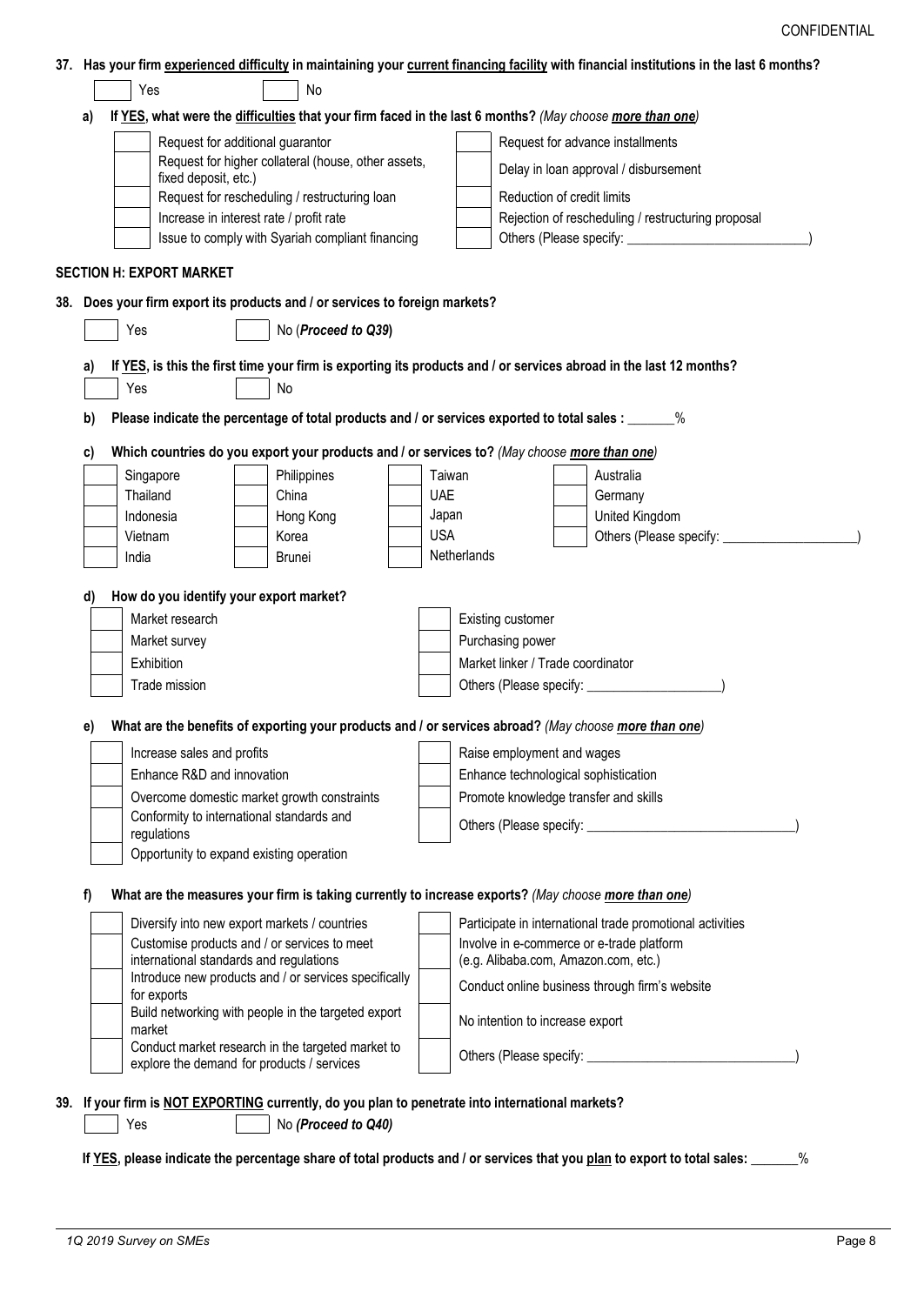|          | 40. What are the issues that your firm face in exporting your products and / or services? (May choose more than one)                                                                             |                                                                                                            |  |  |
|----------|--------------------------------------------------------------------------------------------------------------------------------------------------------------------------------------------------|------------------------------------------------------------------------------------------------------------|--|--|
|          | Inadequate information on the targeted market (country)                                                                                                                                          | Constraints in the area of manpower (staffing)                                                             |  |  |
|          | Inadequate knowledge on competitors and distribution<br>channels                                                                                                                                 | Expect to incur higher operating cost                                                                      |  |  |
|          | Inadequate knowledge on global demand for<br>products / services                                                                                                                                 | Lack of compliance to standards and regulations by different<br>countries                                  |  |  |
|          | Insufficient knowledge on procedures to export<br>(e.g. certificate of origin, FTAs, tariff treatment, etc.)                                                                                     |                                                                                                            |  |  |
|          | Inadequate source of financing for exports                                                                                                                                                       |                                                                                                            |  |  |
|          | 41. What are the assistance that your firm need in order to penetrate export market? (May choose more than one)                                                                                  |                                                                                                            |  |  |
|          | Export training on export access, trade documentation,<br>product packaging, international marketing, etc.                                                                                       | Global business / market linker / trade coordinator                                                        |  |  |
|          | International certification & related license (e.g. USFDA,<br>ISO, BPOM, CIQ, etc.)                                                                                                              | Transportation or logistics services                                                                       |  |  |
|          | Export executive employee(s) is / are needed                                                                                                                                                     | Machinery and equipment                                                                                    |  |  |
|          | Financing (e.g. grants, soft loans)                                                                                                                                                              |                                                                                                            |  |  |
|          | SECTION I: INFORMATION AND COMMUNICATION TECHNOLOGY (ICT) ADOPTION & E-COMMERCE                                                                                                                  |                                                                                                            |  |  |
|          | 42. Does your firm use the following ICT tools and services in your daily business operations? (May choose <i>more than one</i> )                                                                |                                                                                                            |  |  |
| a)       | Tools (May choose more than one)                                                                                                                                                                 |                                                                                                            |  |  |
|          | Computer / laptop / notebook                                                                                                                                                                     | Teleconferencing                                                                                           |  |  |
|          | Smartphones or tablets (on-the-go gadgets)                                                                                                                                                       | Intranet within your business                                                                              |  |  |
|          | Internet service (fixed or mobile broadband)                                                                                                                                                     | Extranet between your firm and other organisations                                                         |  |  |
|          | Official company website                                                                                                                                                                         |                                                                                                            |  |  |
|          |                                                                                                                                                                                                  |                                                                                                            |  |  |
| b)       | Services / Systems (May choose more than one)                                                                                                                                                    |                                                                                                            |  |  |
|          | Supply Chain Management (SCM)                                                                                                                                                                    | Customer Relationship Management (CRM) to manage customer data,<br>customer interaction and automate sales |  |  |
|          | Finance & Accounting System (e.g. UBS, SAP)                                                                                                                                                      | Inventory Management System to track goods through the entire supply chain                                 |  |  |
|          | HR Management System (e.g. payrolls, claims, leave)                                                                                                                                              |                                                                                                            |  |  |
|          | 43. Does your firm sell its products and / or services online?                                                                                                                                   |                                                                                                            |  |  |
|          | Yes<br>No (Proceed to Q44)                                                                                                                                                                       |                                                                                                            |  |  |
|          |                                                                                                                                                                                                  |                                                                                                            |  |  |
| a)       | Please indicate the types of platform that your firm uses for online business (May choose more than one)                                                                                         |                                                                                                            |  |  |
|          | Social media                                                                                                                                                                                     |                                                                                                            |  |  |
|          | Facebook<br>Twitter<br>Instagram                                                                                                                                                                 | Others (Please specify:                                                                                    |  |  |
|          | WhatsApp                                                                                                                                                                                         |                                                                                                            |  |  |
|          | Online e-commerce marketplace platform                                                                                                                                                           |                                                                                                            |  |  |
|          | Alibaba<br>LAZADA                                                                                                                                                                                |                                                                                                            |  |  |
|          | Shopee<br>Amazon                                                                                                                                                                                 |                                                                                                            |  |  |
|          | Zalora                                                                                                                                                                                           |                                                                                                            |  |  |
|          | Mobile application                                                                                                                                                                               |                                                                                                            |  |  |
|          | LAZADA app<br>Alibaba app                                                                                                                                                                        |                                                                                                            |  |  |
|          | Shopee app<br>Amazon app                                                                                                                                                                         |                                                                                                            |  |  |
|          | Zalora app                                                                                                                                                                                       |                                                                                                            |  |  |
|          | E-commerce-enabled own website                                                                                                                                                                   |                                                                                                            |  |  |
| b)       | How does your firm receive payment?                                                                                                                                                              |                                                                                                            |  |  |
|          |                                                                                                                                                                                                  | Credit card                                                                                                |  |  |
|          | Online bank transaction (e.g. Maybank2u, CIMB Clicks, etc.)<br>Offline transaction (cheque, cash on delivery)                                                                                    | Online third-party transaction (e.g. PayPal, AliPay, etc.)                                                 |  |  |
|          | Debit card                                                                                                                                                                                       |                                                                                                            |  |  |
|          |                                                                                                                                                                                                  |                                                                                                            |  |  |
| C)<br>d) | Please indicate the percentage of <b>online sales</b> to total business sales: ________% of total sales<br>Which market does your firm sell products and / or services online? (Select only one) |                                                                                                            |  |  |
|          |                                                                                                                                                                                                  |                                                                                                            |  |  |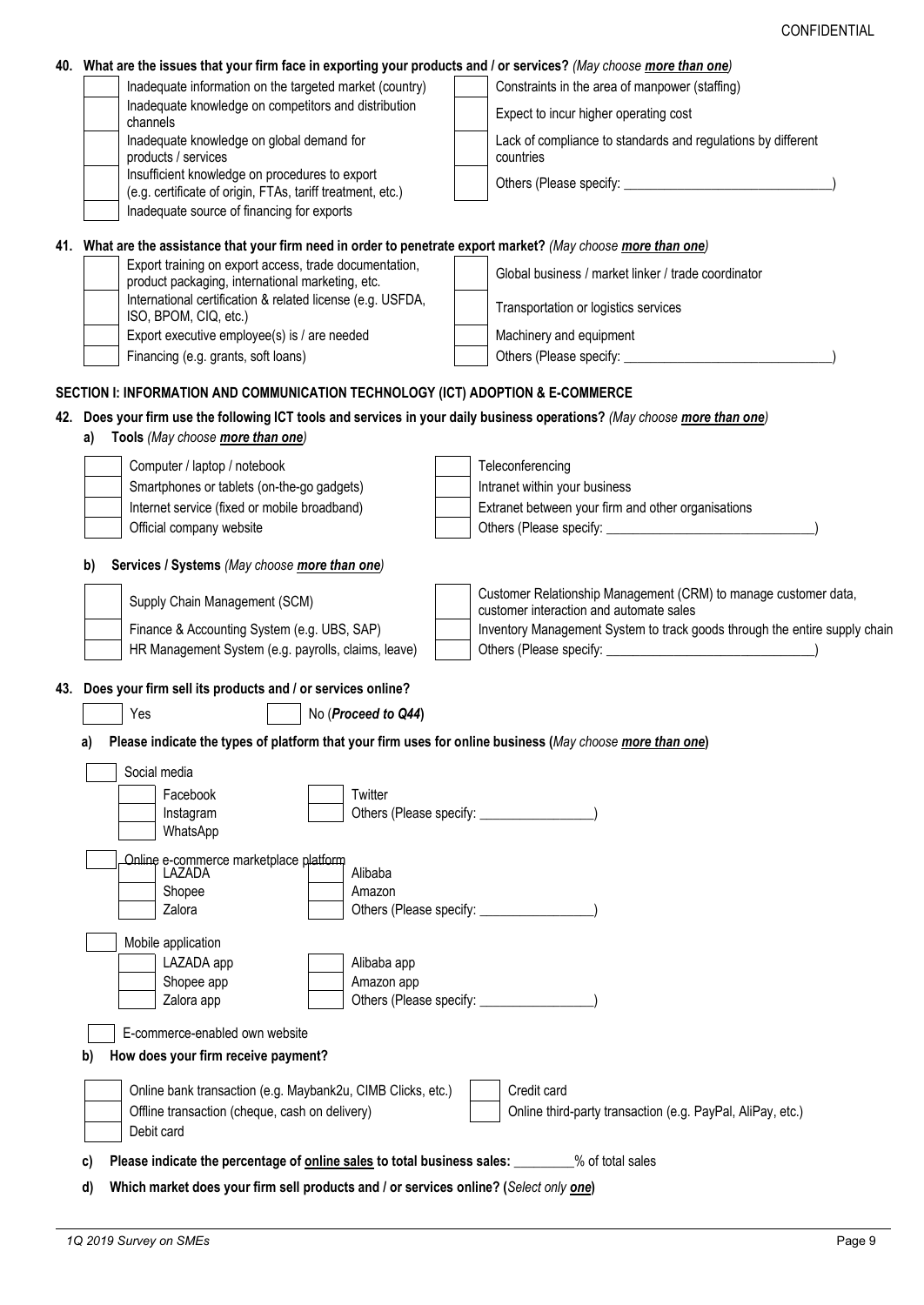| <b>CONFIDENTIAL</b><br>Domestic market<br>Export market<br>Both domestic and export markets<br>Please indicate the percentage of online export sales to total online sales: _____% of total online sales<br>Please indicate the percentage of online export sales to total business sales: _____% of total business sales<br>If your firm does NOT sell products and / or services online, please specify the reason(s) (May choose more than one)<br>Not necessary for my business<br>Not familiar in undertaking e-commerce & online services |
|-------------------------------------------------------------------------------------------------------------------------------------------------------------------------------------------------------------------------------------------------------------------------------------------------------------------------------------------------------------------------------------------------------------------------------------------------------------------------------------------------------------------------------------------------|
|                                                                                                                                                                                                                                                                                                                                                                                                                                                                                                                                                 |
|                                                                                                                                                                                                                                                                                                                                                                                                                                                                                                                                                 |
|                                                                                                                                                                                                                                                                                                                                                                                                                                                                                                                                                 |
|                                                                                                                                                                                                                                                                                                                                                                                                                                                                                                                                                 |
|                                                                                                                                                                                                                                                                                                                                                                                                                                                                                                                                                 |
| Prefer traditional way of doing business<br>Lack of qualified staff to develop, support, maintain and manage the system                                                                                                                                                                                                                                                                                                                                                                                                                         |
| Lack of data privacy / security and legal / fraud                                                                                                                                                                                                                                                                                                                                                                                                                                                                                               |
| concerns<br>Concerns on cost and return on investment (ROI)                                                                                                                                                                                                                                                                                                                                                                                                                                                                                     |
| Has your firm experienced ICT security breaches before?                                                                                                                                                                                                                                                                                                                                                                                                                                                                                         |
| No (Proceed to Q46)<br>Yes                                                                                                                                                                                                                                                                                                                                                                                                                                                                                                                      |
| If YES, what type of ICT security breaches have your firm experienced before? (May choose more than one)                                                                                                                                                                                                                                                                                                                                                                                                                                        |
| Distributed Denial of Services (DDOS)<br>Phishing                                                                                                                                                                                                                                                                                                                                                                                                                                                                                               |
| Ransomware<br>Malware attack<br>Password attack                                                                                                                                                                                                                                                                                                                                                                                                                                                                                                 |
| Has your firm subscribe to any ICT security tools / software (e.g. firewall, antivirus, spyware detection, password protection)?                                                                                                                                                                                                                                                                                                                                                                                                                |
| Yes<br>No                                                                                                                                                                                                                                                                                                                                                                                                                                                                                                                                       |
| SECTION J: INDUSTRIAL REVOLUTION 4.0 (IR 4.0)                                                                                                                                                                                                                                                                                                                                                                                                                                                                                                   |
| What is Industrial Revolution 4.0 (IR 4.0)?                                                                                                                                                                                                                                                                                                                                                                                                                                                                                                     |
| IR 1.0: Used water and steam power to mechanise production                                                                                                                                                                                                                                                                                                                                                                                                                                                                                      |
| <b>IR 3.0</b><br><b>IR 4.0</b><br><b>IR 2.0</b><br><b>IR 1.0</b><br>IR 2.0: Used electric power to create mass production                                                                                                                                                                                                                                                                                                                                                                                                                       |
| Based on the<br>Based on the<br>IR 3.0: Used electronics and information technology to automate<br>Based on<br>Based on<br>production<br>mechanical<br>use of<br>use of cyber<br>mass                                                                                                                                                                                                                                                                                                                                                           |
| production<br>production<br>computer &<br>physical<br>IR 4.0: The Fourth Industrial Revolution (IR 4.0) is about having                                                                                                                                                                                                                                                                                                                                                                                                                         |
| enabled by<br>electronics to<br>driven by<br>systems<br>machines that are able to send, receive and act on instructions<br>water & steam<br>electrical<br>further                                                                                                                                                                                                                                                                                                                                                                               |
| that are connected to computing systems and through<br>enhance<br>power<br>energy<br>communications networks that enable them to interact with<br>automation                                                                                                                                                                                                                                                                                                                                                                                    |
| other machines and humans to produce goods and deliver<br>services efficiently. IR 4.0 focuses on automation and                                                                                                                                                                                                                                                                                                                                                                                                                                |
| There are nine (9) pillars of Industrial Revolution 4.0 (IR 4.0) that are interrelated,<br>digitalisation through the adoption of integrated technologies<br>which are:                                                                                                                                                                                                                                                                                                                                                                         |
| that communicate and interact with each other as a result of<br>Autonomous Robots<br>iv. Internet of Things (IoT)<br>vii. Additive Manufacturing<br>quantum leaps being made in various fields of technology &                                                                                                                                                                                                                                                                                                                                  |
| v. Cyber Security<br>Simulation<br>viii. Augmented Reality<br>innovation.<br>vi. Cloud Computing<br>System Integration<br>ix. Big Data                                                                                                                                                                                                                                                                                                                                                                                                          |
|                                                                                                                                                                                                                                                                                                                                                                                                                                                                                                                                                 |
| Is your firm aware of the IR 4.0?<br>Yes<br>No (Proceed to Q51)                                                                                                                                                                                                                                                                                                                                                                                                                                                                                 |
|                                                                                                                                                                                                                                                                                                                                                                                                                                                                                                                                                 |
| Is your firm ready for the IR 4.0?<br>No<br>Yes                                                                                                                                                                                                                                                                                                                                                                                                                                                                                                 |
| 49. What are the quality benefits that your firm expect from the IR 4.0 applications? (May choose more than one)                                                                                                                                                                                                                                                                                                                                                                                                                                |
| Better planning and controlling in manufacturing and logistics<br>Increase productivity and efficiency                                                                                                                                                                                                                                                                                                                                                                                                                                          |
| Higher customer satisfaction<br>Demand for foreign labour can be reduced with greater automation<br>Greater flexibility in manufacturing<br>Others (Please specify:                                                                                                                                                                                                                                                                                                                                                                             |
| Faster time to market in product development                                                                                                                                                                                                                                                                                                                                                                                                                                                                                                    |
|                                                                                                                                                                                                                                                                                                                                                                                                                                                                                                                                                 |
| What are the greatest challenges for the successful implementation of IR 4.0? (May choose more than one)                                                                                                                                                                                                                                                                                                                                                                                                                                        |
| Insufficient knowledge and skilled employees<br>Unresolved questions concerning data security                                                                                                                                                                                                                                                                                                                                                                                                                                                   |
| Lack of standards, regulations or certifications<br>Unclear economic benefits<br>Unclear legal situation concerning the use of external data<br>High investment costs<br>Lack of funding and support from Government<br>Others (Please specify:                                                                                                                                                                                                                                                                                                 |

# **SECTION K: SME CORP. MALAYSIA (BUSINESS ACCELERATOR PROGRAMME, BAP)**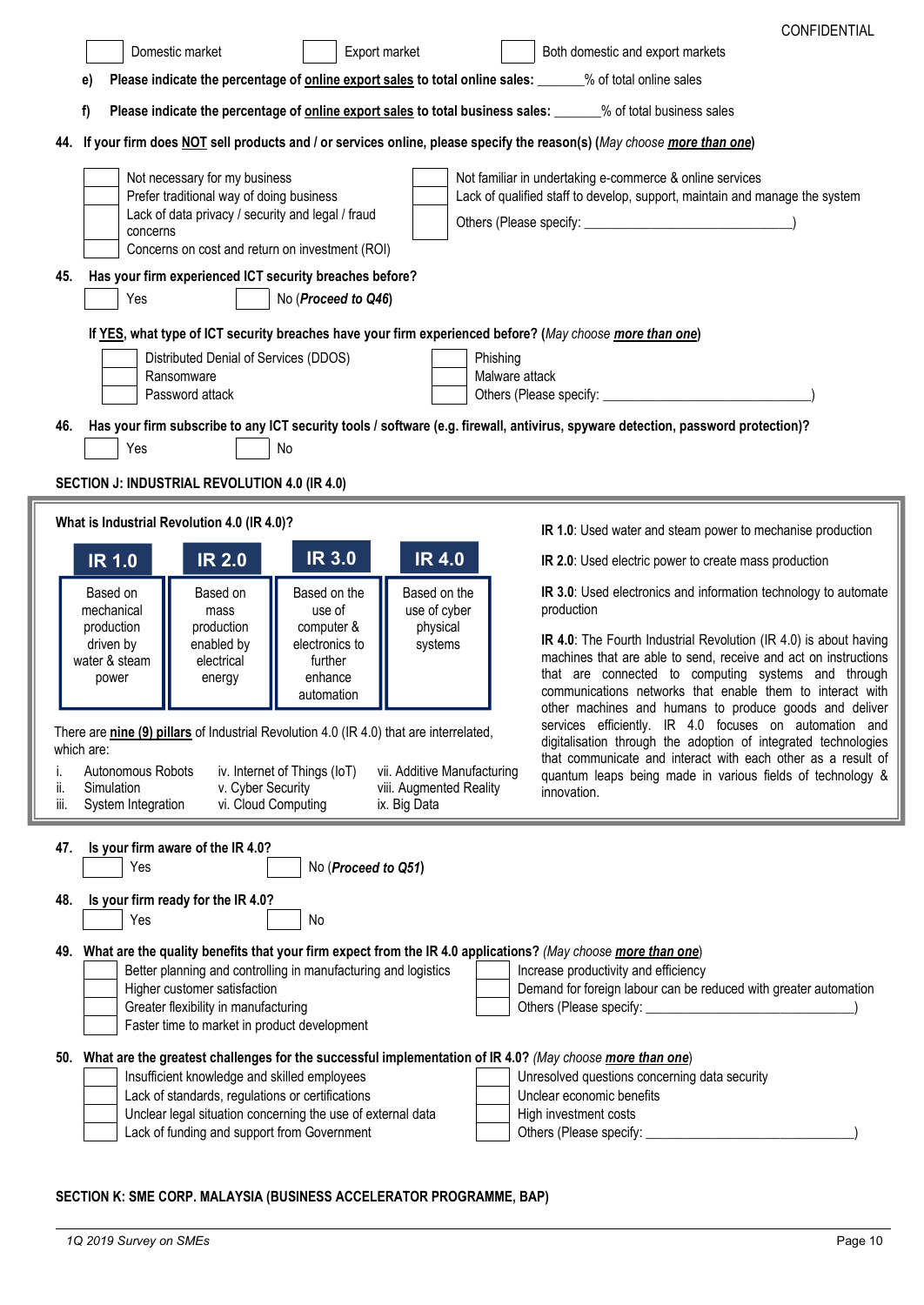Business Accelerator Programme (BAP) is an initiative that supports SMEs and microenterprises to develop and accelerate their businesses by providing integrated assistance which cover company's assessment, business advisory, improvement activities and financial assistance to assist the company to improve business performance.

|      | 51. Has your firm ever receive financing assistance from BAP Programme?<br>Yes<br>No (Survey ends here)                                                                                                                                                                                                                                                                                                                                                                                                                                                                                                                                                       |                                                                   |
|------|---------------------------------------------------------------------------------------------------------------------------------------------------------------------------------------------------------------------------------------------------------------------------------------------------------------------------------------------------------------------------------------------------------------------------------------------------------------------------------------------------------------------------------------------------------------------------------------------------------------------------------------------------------------|-------------------------------------------------------------------|
|      | In what way did BAP assistance improve your business performance? (May choose more than one)                                                                                                                                                                                                                                                                                                                                                                                                                                                                                                                                                                  |                                                                   |
|      | Increase productivity                                                                                                                                                                                                                                                                                                                                                                                                                                                                                                                                                                                                                                         | Gain market access                                                |
|      | Higher quality                                                                                                                                                                                                                                                                                                                                                                                                                                                                                                                                                                                                                                                | Enhance innovation                                                |
|      | Able to get certified                                                                                                                                                                                                                                                                                                                                                                                                                                                                                                                                                                                                                                         | Increase number of workers                                        |
|      | Increase sales                                                                                                                                                                                                                                                                                                                                                                                                                                                                                                                                                                                                                                                |                                                                   |
|      | Would you like to seek assistance again after your firm have benefited from the matching grant to improve your business?<br>Yes, for<br>Financing R&D, including purchase / registration of intellectual property<br>a)<br>Financing commercialisation of new products<br>b)<br>Working capital for current business<br>c)<br>Project financing<br>d)<br>Trade finance (import & export)<br>e)<br>f)<br>Refinancing / debt consolidation<br>Purchase of assets:<br>g)<br>commercial property (e.g. building) or land<br>$\triangleright$ commercial vehicles (e.g. lorry)<br>> non-commercial vehicles (e.g. passenger car)<br>ICT (hardware / software)<br>➤ |                                                                   |
|      | other machinery & equipment<br>➤<br>Expansion of existing business<br>h)<br>i)<br>No, because                                                                                                                                                                                                                                                                                                                                                                                                                                                                                                                                                                 |                                                                   |
|      | Do not need financing                                                                                                                                                                                                                                                                                                                                                                                                                                                                                                                                                                                                                                         | Unable to furnish the documents required                          |
|      | I and / or other business owners and / or directors have<br>adverse financial record history (e.g. CCRIS, CTOS)                                                                                                                                                                                                                                                                                                                                                                                                                                                                                                                                               | Company is well established                                       |
|      | Application process is too difficult                                                                                                                                                                                                                                                                                                                                                                                                                                                                                                                                                                                                                          | Claim process is complicated                                      |
|      | Application process is too long                                                                                                                                                                                                                                                                                                                                                                                                                                                                                                                                                                                                                               | Other reasons (Please specify: _______________                    |
|      | 54. Would you recommend the assistance under BAP to other SMEs?<br>Yes<br>No<br>55. Do you think assistance under BAP should be continued in the future?<br>Yes<br>No                                                                                                                                                                                                                                                                                                                                                                                                                                                                                         |                                                                   |
|      | <b>Details of Respondent</b>                                                                                                                                                                                                                                                                                                                                                                                                                                                                                                                                                                                                                                  |                                                                   |
| Name |                                                                                                                                                                                                                                                                                                                                                                                                                                                                                                                                                                                                                                                               | Designation<br><u> 1980 - John Stone, Amerikaansk politiker (</u> |
|      | Company                                                                                                                                                                                                                                                                                                                                                                                                                                                                                                                                                                                                                                                       | Fax No.                                                           |
|      |                                                                                                                                                                                                                                                                                                                                                                                                                                                                                                                                                                                                                                                               | Email                                                             |

**Puan Nina Fazlina Muhamad [nina@smecorp.gov.my](mailto:nina@smecorp.gov.my) Tel: 03 – 2775 6173 Puan Wan Nadiah Manan [nadiahmanan@smecorp.gov.my](mailto:nadiahmanan@smecorp.gov.my) Tel: 03 – 2775 6168 Encik Kamal Ezzani Azamuddin [kamal@smecorp.gov.my](mailto:kamal@smecorp.gov.my) Tel: 03 – 2775 6238 Puan Noraslina Mohamad Noh noraslina[@smecorp.gov.my](mailto:farah.yasmin@smecorp.gov.my) Tel: 03 – 2775 6299**

## **CORE OR MAIN BUSINESS ACTIVITY (TICK ONE ONLY) APPENDIX1**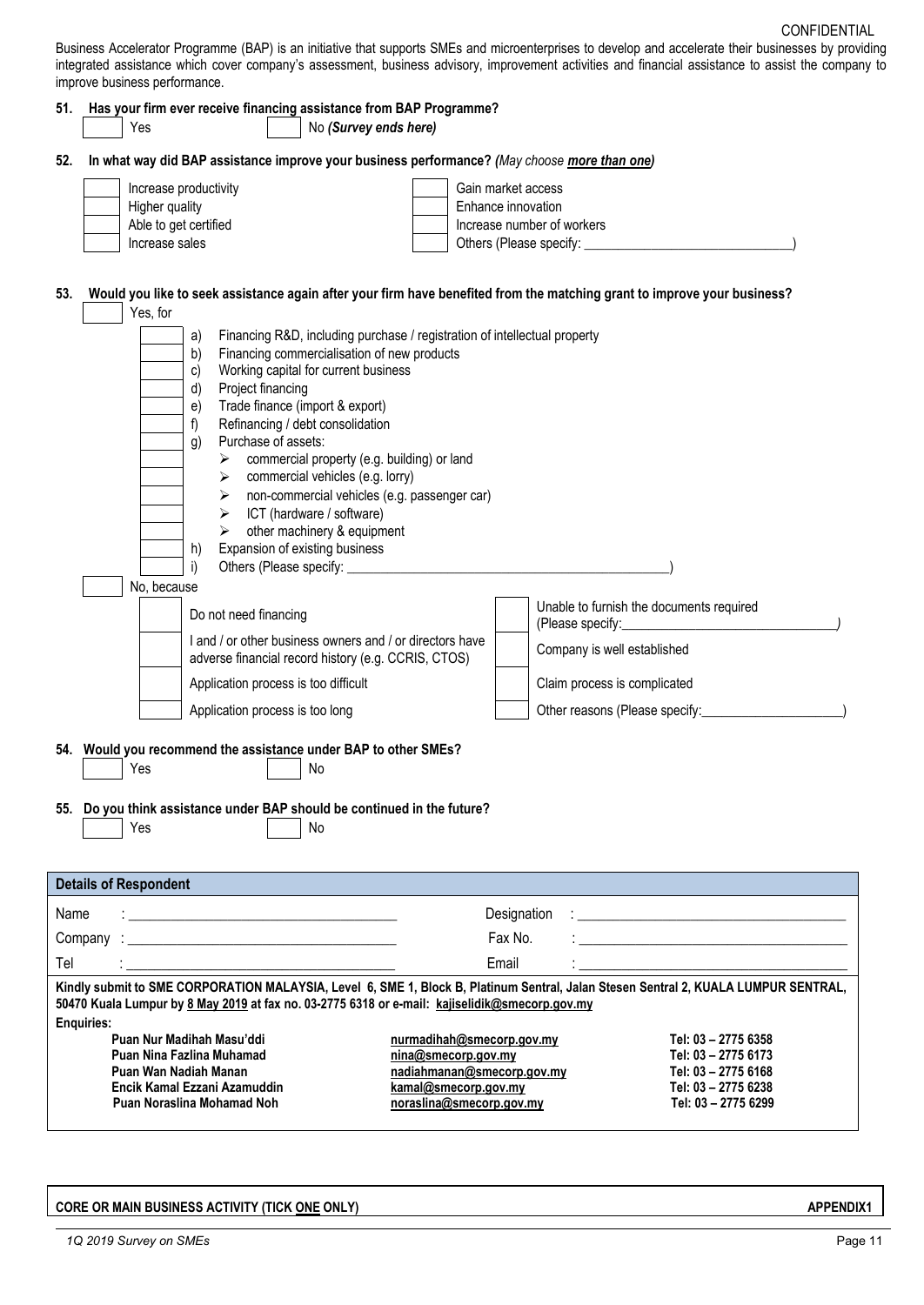CONFIDENTIAL

| <b>Category</b>                          | Code           | <b>Activity</b>                                                                                                                                                                                                                                                                                                                                                                     | $(\checkmark)$<br><b>Tick only</b><br><b>ONE</b> |  |  |  |
|------------------------------------------|----------------|-------------------------------------------------------------------------------------------------------------------------------------------------------------------------------------------------------------------------------------------------------------------------------------------------------------------------------------------------------------------------------------|--------------------------------------------------|--|--|--|
|                                          | 1              | Electrical & electronics machinery, appliances & parts (E&E) including telecommunication<br>equipment and parts.                                                                                                                                                                                                                                                                    |                                                  |  |  |  |
|                                          | $\mathbf{2}$   | Machinery and engineering equipment & parts (non-E&E)                                                                                                                                                                                                                                                                                                                               |                                                  |  |  |  |
|                                          | 3              | Metal and metal products (iron, steel, aluminium, etc)                                                                                                                                                                                                                                                                                                                              |                                                  |  |  |  |
|                                          | 4              | Chemical & chemical products (organic & inorganic chemicals; fertilisers, dye & colouring)<br>medicinal & pharmaceutical products, essential oils, perfume, vegetable oils & fats, etc. petroleum<br>products (lubricants etc)                                                                                                                                                      |                                                  |  |  |  |
|                                          | 5              | <b>Plastic Products</b>                                                                                                                                                                                                                                                                                                                                                             |                                                  |  |  |  |
|                                          | 6              | Transport equipment (road vehicles, other transport equipment, automotive spare parts, etc)                                                                                                                                                                                                                                                                                         |                                                  |  |  |  |
|                                          | $\overline{7}$ | Wood & wood based product (cork, fuelwood, veneer, plywood, paper & pulp-products)                                                                                                                                                                                                                                                                                                  |                                                  |  |  |  |
| <b>MANUFACTURING</b>                     | 8              | Furniture & parts                                                                                                                                                                                                                                                                                                                                                                   |                                                  |  |  |  |
|                                          | 9              | Food, beverages & tobacco (canned foods, milk, sugar, honey, animal feeds, cocoa, etc)                                                                                                                                                                                                                                                                                              |                                                  |  |  |  |
|                                          | 10             | Textile, apparels & clothing & footwear                                                                                                                                                                                                                                                                                                                                             |                                                  |  |  |  |
|                                          | 11             | Rubber products (tyres, gloves and other rubber products)                                                                                                                                                                                                                                                                                                                           |                                                  |  |  |  |
|                                          | 12             | Palm oil & palm oil based products, oleochemical (edible and inedible products)                                                                                                                                                                                                                                                                                                     |                                                  |  |  |  |
|                                          | 13             | Non-metallic mineral products (lime, clay, glass, glassware, pottery, peals, precious stones, etc)                                                                                                                                                                                                                                                                                  |                                                  |  |  |  |
|                                          | 14             | Other resource-based (herbal products, etc)                                                                                                                                                                                                                                                                                                                                         |                                                  |  |  |  |
|                                          | 15             | Other manufacturing activities (non-resource based)<br>Optical and scientific equipment, toys and sporting goods, handbags, instruments, lightings, arts<br>Office stationery, jewellery, leather, plumbing & heating fixtures, printed matter, antiques, etc)                                                                                                                      |                                                  |  |  |  |
| <b>CONSTRUCTION</b>                      | 16             | <b>Construction and construction related services</b>                                                                                                                                                                                                                                                                                                                               |                                                  |  |  |  |
|                                          | 17             | Research and development (R&D), incl. design & prototyping                                                                                                                                                                                                                                                                                                                          |                                                  |  |  |  |
|                                          | 18             | Logistics, storage & distribution Land, sea and air transport services (freights/cargo)<br>Warehouse, freight forwarders, hauliers, distribution & storage facilities, etc)                                                                                                                                                                                                         |                                                  |  |  |  |
|                                          | 19             | Manufactured products marketing (branding, packaging, market research)                                                                                                                                                                                                                                                                                                              |                                                  |  |  |  |
|                                          | 20             | <b>Environmental management</b><br>Energy conservation, renewable energy generation, waste recycling, toxic waste management                                                                                                                                                                                                                                                        |                                                  |  |  |  |
|                                          | 21             | Engineering support services, irradiation and gas sterilisation services                                                                                                                                                                                                                                                                                                            |                                                  |  |  |  |
|                                          | 22             | Retail trade (shops, outlets, kiosks, multi-level marketing, franchisors, etc)                                                                                                                                                                                                                                                                                                      |                                                  |  |  |  |
|                                          | 23             | Wholesale trade (wholesalers, bulk traders, exporters, importers, franchisors, etc)                                                                                                                                                                                                                                                                                                 |                                                  |  |  |  |
|                                          | 24             | Professional Services (lawyers, accountants, medical doctors, engineers, architects, surveyors,<br>etc)                                                                                                                                                                                                                                                                             |                                                  |  |  |  |
|                                          | 25             | Computer and other IT related services                                                                                                                                                                                                                                                                                                                                              |                                                  |  |  |  |
| <b>SERVICES</b>                          | 26             | Private education services (kindergartens, private schools, colleges, skills & vocational trainings)                                                                                                                                                                                                                                                                                |                                                  |  |  |  |
|                                          | 27             | Private healthcare and social services (private health and medicals clinics, hospital, daycare etc)                                                                                                                                                                                                                                                                                 |                                                  |  |  |  |
|                                          | 28             | Tourism related services (travel agencies, tourist guides, etc)                                                                                                                                                                                                                                                                                                                     |                                                  |  |  |  |
|                                          | 29             | Hotel & Restaurants (incl catering services, and other accommodations; chalets, resorts, etc).                                                                                                                                                                                                                                                                                      |                                                  |  |  |  |
|                                          | 30             | Passenger transportations services (taxi & bus services, ferry & rail services, air passenger<br>transport, etc)                                                                                                                                                                                                                                                                    |                                                  |  |  |  |
|                                          | 31             | Communication, couriers and telecommunication services providers                                                                                                                                                                                                                                                                                                                    |                                                  |  |  |  |
|                                          | 32             | Others business services, including financial and real estate services<br>Maintenance, repairs & overhaul, rental services, advertising, employment agencies, security firms,<br>Insurance & unit trust agencies,<br>etc<br>financial planning & advisory, shared services & outsourcing<br>Real estate agency property management services, management, business & tax consultancy |                                                  |  |  |  |
|                                          | 33             | Others private personal services (recreation activity, entertainment activity, etc)<br>Cinemas, licensed gambling, photographic studios, entertainment outlets, laundry services<br>Beauty parlour, spa, barbers, hairdressers, sanitation, funeral parlour, daycare, etc.                                                                                                          |                                                  |  |  |  |
| AGRICULTURE,                             | 34             | Production of agricultural crops (vegetables, fruits, oil palm, rubber, cocoa, etc)                                                                                                                                                                                                                                                                                                 |                                                  |  |  |  |
| FORESTRY,                                | 35             | Fishing, livestock and aquaculture activities                                                                                                                                                                                                                                                                                                                                       |                                                  |  |  |  |
| <b>FISHERY &amp;</b><br><b>LIVESTOCK</b> | 36             | <b>Forestry</b>                                                                                                                                                                                                                                                                                                                                                                     |                                                  |  |  |  |
|                                          |                |                                                                                                                                                                                                                                                                                                                                                                                     |                                                  |  |  |  |



**10 2019** *Page 12 Page 12* Level 6, SME 1, Block B, Platinum Sentral, Jalan Stesen Sentral 2, 50470 Kuala Lumpur http:// www.smecorp.gov.my e-mail: info@smecorp.gov.my